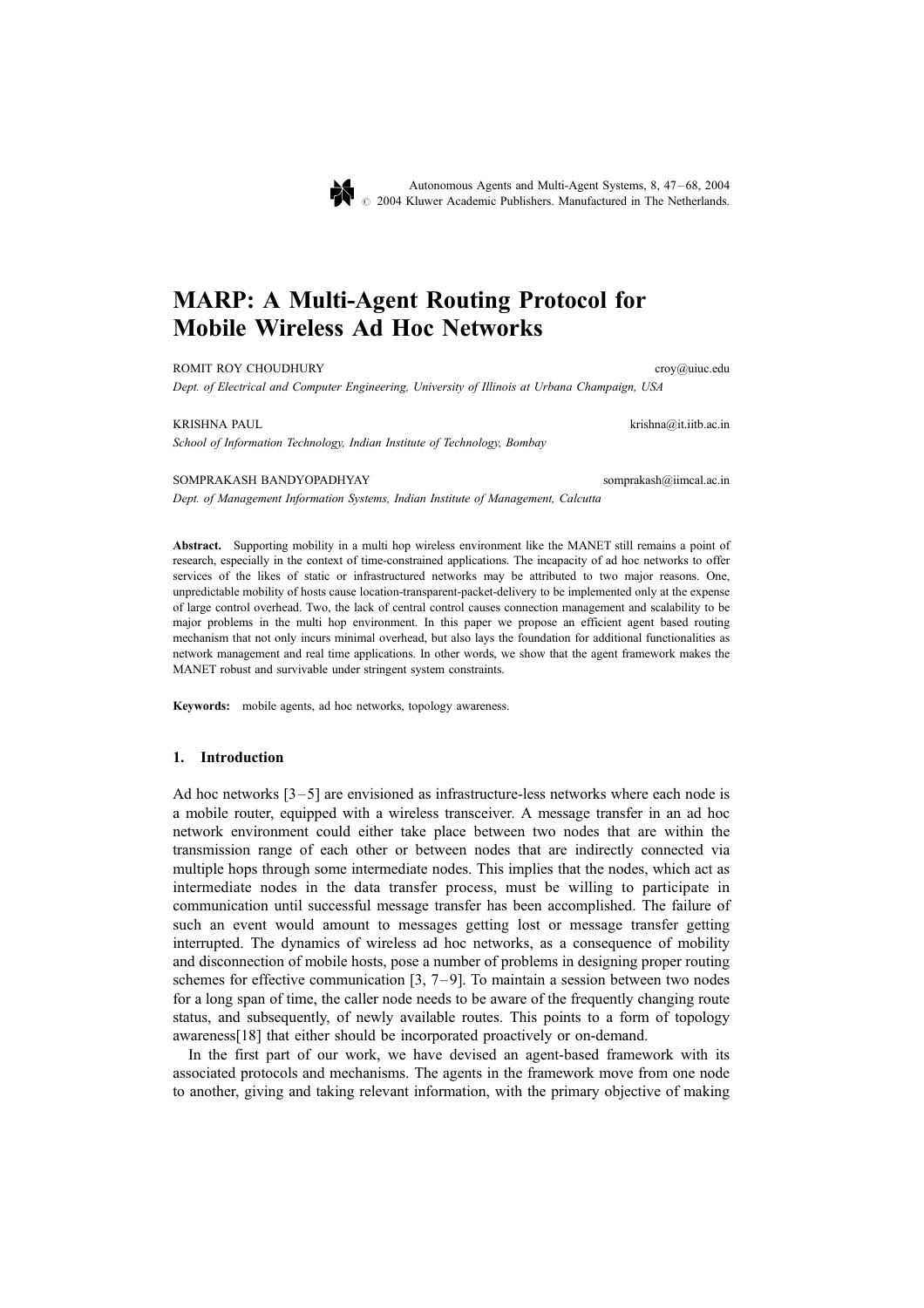all nodes in the system, topology-aware. This topology awareness is used in the context of establishing and maintaining a communication link between two nodes. Put differently, a node periodically receives a refreshed view of the network, enabling it to constantly evaluate network conditions. This periodically-updated network information may be used as a knowledge-base, based on which intelligent decisions like adaptive route selection, etc. could be made. The behavior of the knowledge-base (past and present) could be analysed and extrapolated to predict network behavior in the near future. For example, a successful prediction may result in forseeing route errors. Doing the needful in such scenarios could improve network performance significantly. More importantly, since the knowledge-base is maintained in the local cache of each node, decision-making could be autonomous and distributed. Thus it seems that a foundation could be laid for the network to offer services of the likes of static networks. In the second part of our work we study the survivability issues of the Ad Hoc network under severe constraints and the advantages of incorporating the agent system against conventional non-agent systems. In our results we see that, although proactive agent navigation incurs network overhead, the amortized cost of supporting agents proves to be beneficial when considering its numerous advantages.

# 2. Related work

In this paper we propose to introduce an agent-based system into the network architecture. Although there has been substantial work on mobile software agents, its applicability in wireless ad hoc environments has received limited research attention. Protocols in ad hoc networks have mostly comprised of non-agent systems. In this section we discuss some of the earlier works in both agent and non agent systems in ad hoc environments.

The conventional proactive routing protocols that require to know the topology of the entire network is not suitable in such a highly dynamic environment [9], since topology updates need to be broadcast frequently throughout the network. These update-packets consume a large portion of the network bandwidth, even when network traffic is low. Using the Multi-Agent Routing Protocol (MARP), we show how the overhead associated with routing is minimal, and the possibility of adaptively controlling this overhead according to traffic conditions.

In contrast to a proactive mechanism, a demand-based, reactive route discovery procedure generates a large volume of bursty control traffic. The actual data transmission is also delayed until the route is determined [6]. In addition, route rediscovery (in the event of route errors) consume a considerable amount of time; resulting in violation of ''delay constraints'' in packet delivery. MARP in comparison, exhibits a much stable behavior, with negligible latency in reacting to route failures. In summary, the proactive and reactive routing mechanisms perform well only under certain traffic conditions. For example, the DSR routing protocol might perform route rediscovery too often during a real time communication – consuming useful data bandwidth to transmit route requests, route replies and route errors. MARP, as we show later, do not suffer similar problems and may thus be suitable over a larger operating region.

In [6], a preemptive route discovery has been proposed in order to discover best routes dynamically and then adaptively use them for continuing communication. However,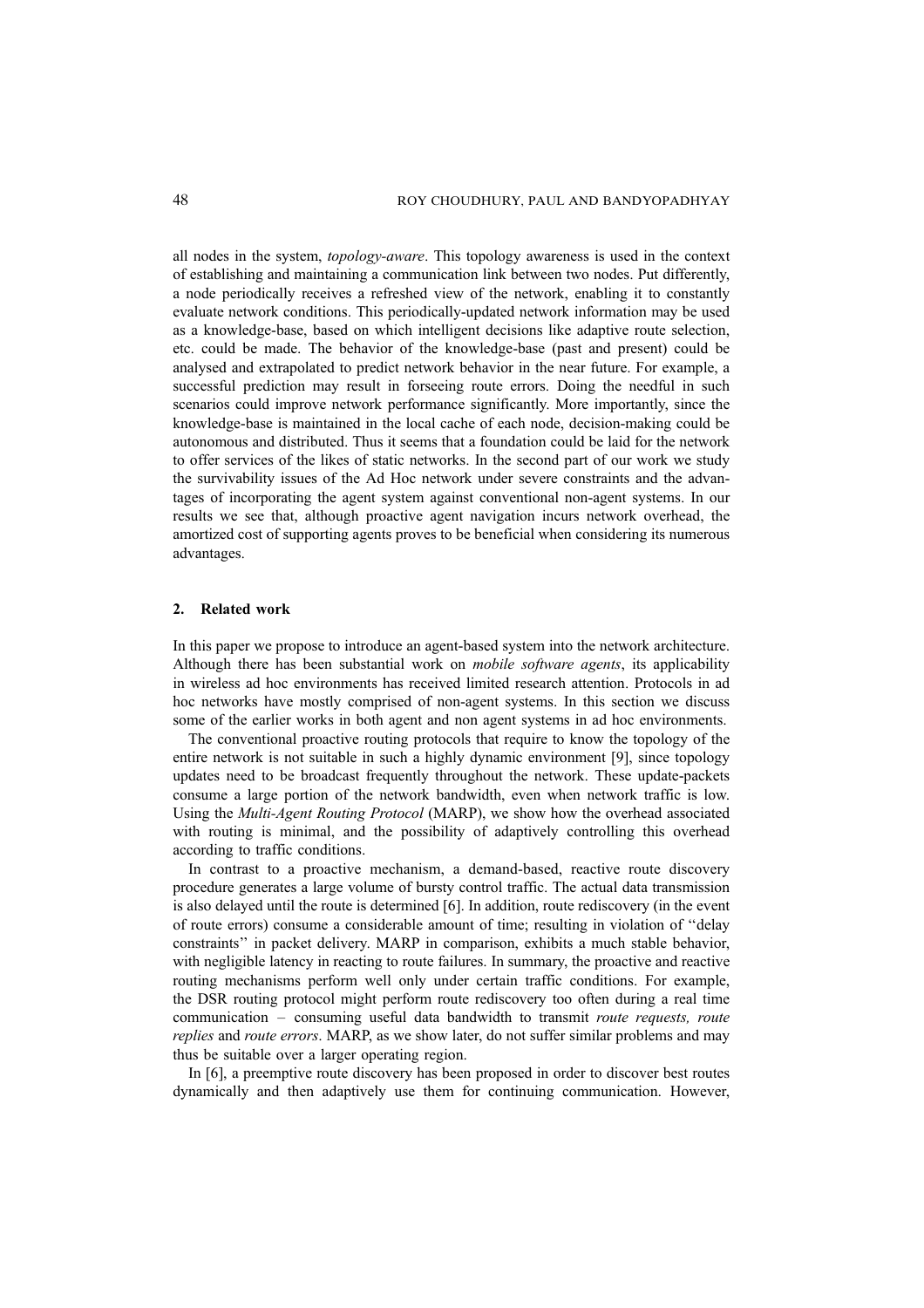the route-discovery mechanism recurringly floods control packets when a route is stable. This causes unproductive traffic in the environment and may thus increase end-to-end delay for communication. Also, loss of control packets would mean the unavailability of stable routes and may interrupt the ongoing process of communication. In [10], a reactive route discovery has been performed in which the caller node broadcasts a control packet at the event of a communication request. In a large system the congestion increases exponentially during this procedure and may prove to be detrimental in a high-traffic network. Re-broadcasting control packets in the event of losses, aggravates the situation further. In our proposed routing protocol, the network enjoys the ability to perform a form of preemptive routing while maintaining low control overhead.

There are proposals to reduce control traffic generated in reactive protocols. For example, the Location-Aided Routing (LAR) Protocol [11] suggest approaches to decrease overhead of route discovery by utilizing location information for mobile hosts. But these proposals assume the support of Global Positioning Systems (GPS) for information on the geographical location of mobile hosts. Additionally, the LAR protocol assumes that the correct location information about the intended destination node is available to the caller node before it determines the expected zone. In contrast, our agent-based system functions without the support of GPS.

Agent based approaches for information management and routing have been evaluated in [18, 19, 21]. Studies in these papers show that using the agent paradigm in a wireless network may be significantly beneficial. However, most of the approaches focus on the distribution and collection of information in static networks. In this paper we investigate agent application in highly mobile ad hoc networks. In addition, the agent based system we propose, provides room for generic and adaptive decision-making based on network conditions. As an example, an agency may reduce its agility when the network traffic is observed to be low, or when battery power needs to be conserved.

# 3. Problem formulation

Conventional approaches towards issues related to mobile multi-hop environments have suffered major drawbacks in the context of supporting data communication:

- 1. Extensive exchange of control packets (mostly in proactive mechanisms) to continuously track mobile hosts are often unnecessary and add considerably to the load on the network.
- 2. Frequent route errors, and equally frequent route re-discoveries (in reactive techniques), violate delay constraints in real time data communication. Route re-discoveries also involve network flooding, implying congestion.
- 3. Different types of control packets, each catering to only the instantaneous needs of individual hosts have caused sub-optimal consumption of the network bandwidth. Some new notions of opportunistic routing and piggybacking have attempted to resolve this problem.

In short, an essential crisis in MANETs lie in the difficulty of supporting distributed multihop communication (often requiring to be uninterrupted and delay constrained) over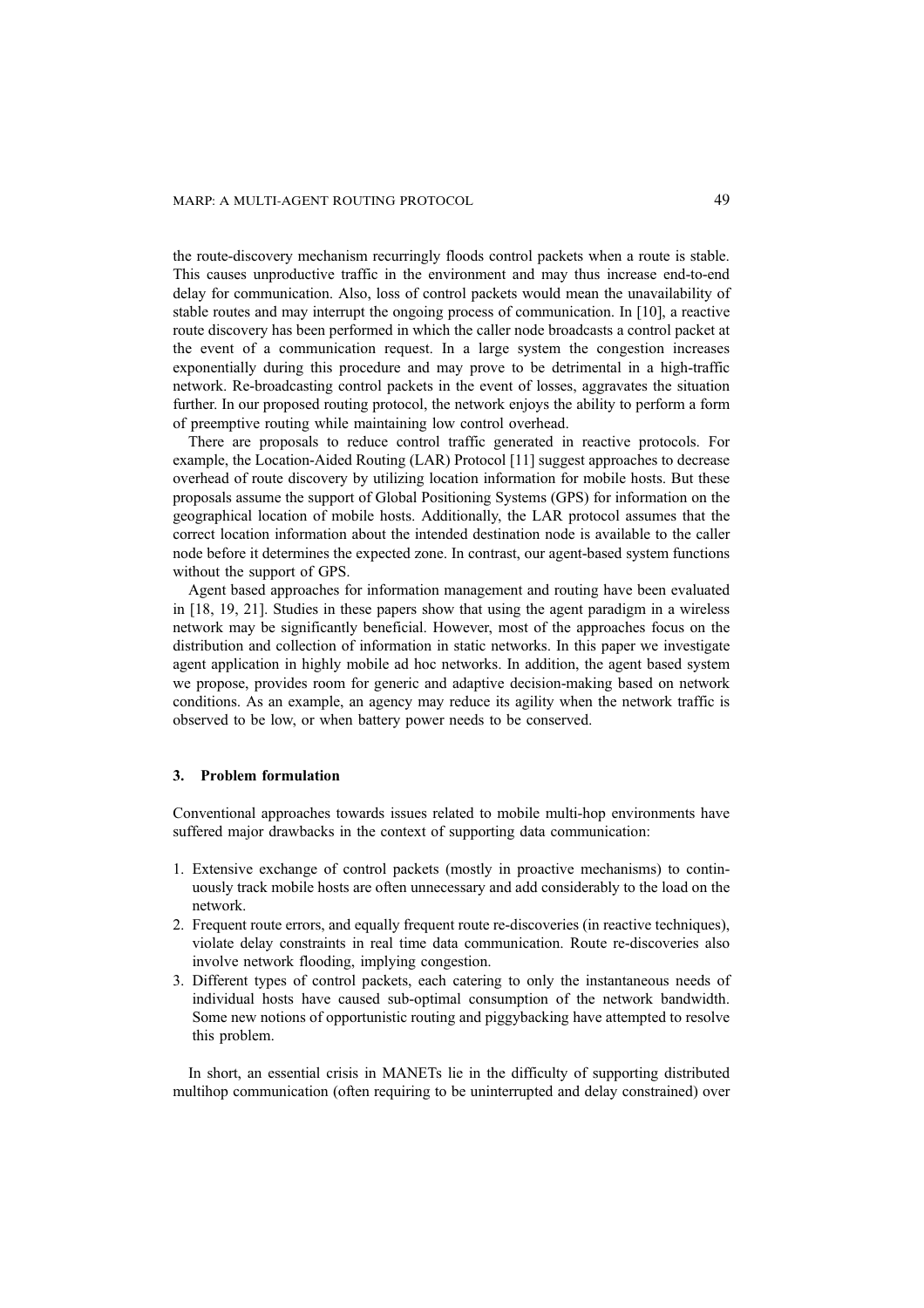a dynamic and unpredictable topology, while keeping the control traffic below reasonable bounds.

The motivation for this paper is drawn from the above problem statement. We have addressed the crisis of carrying out a communication, uninterrupted, unto its accomplishment. Of course the agent protocol adaptively ensures low control traffic and almost eliminates the delay involved in switching between routes in the event of route errors. In other words, through our agent protocol, a node is always aware of multiple paths in the spatial domain. In addition, we also suggest extensions to this agent-based protocol to incorporate features of real time support and load balancing.

Thus on a whole we show that the agent based framework performs better in comparison to other protocols when it comes to a question of connectivity, latency, congestion and network adaptation. In section IV we define some of the terms that we use in this paper. Section V discusses the agent framework and the agent navigation strategies. Section VI describes the information exchange and location prediction mechanisms. In Section VII, we discuss the simulation model and explain the potential advantages of such a model. Section VIII discusses issues related to data communication using MARP and Section IX presents a comparative performance analysis of agent and non agent systems. Section X discusses some of the issues and insights from our simulations. We summarize the paper in Section XI, with a brief conclusion.

# 4. Preliminaries and relevant terms

#### 4.1. Affinity and stability

Affinity  $a_{nm}$ , associated with a link  $l_{nm}$ , is a prediction about the life span of a link between nodes n and m [10]. For simplicity, we assume bidirectional links, implying  $a_{nm}$  to be equal to  $a_{mn}$ . Also, let the transmission range be R. We would later point out how this assumption could be relaxed without affecting the correctness of our protocol. To find out the affinity  $a_{nm}$ , node n sends a periodic beacon and node m samples the strength of signals received from node n, periodically. Since the received signal strength, S, varies inversely with the square of the distance, d, between the transmitter and the receiver (in open ground), it may be possible to conservatively predict d from S. If M is the average velocity of the nodes, the worst-case affinity  $a_{nm}$  at time t is  $(R-d)/M$ , assuming that at time t, the node m has started moving away from n with average velocity M. For example, If the transmission range is 300 meters, the average velocity is 10m/sec and current distance between n and m is 100 meters, the life-span of connectivity between n and m (worst-case) is 20 seconds, assuming that the node m is moving away from n in a direction obtained by joining n and m.

It is well known that the lifetime of a path is equal to the lifetime of the weakest link in that path. Thus, given a path  $p = (s, i, j, k \dots l, d)$ , the *stability* of p [10] at a given instant of time may be defined as the lowest-affinity link contained in that path at that instant of time. Formally, stability of path p,  $\eta^p$ , between two nodes s and d, is as follows:

 $\eta^p = \min \left[ a_{si}, a_{ii}, a_{ik} \dots a_{ld} \right]$ 

However, the notion of stability of a path is dynamic and context-sensitive. As indicated earlier, stability of a path is the life-span of that path, from a given instant of time.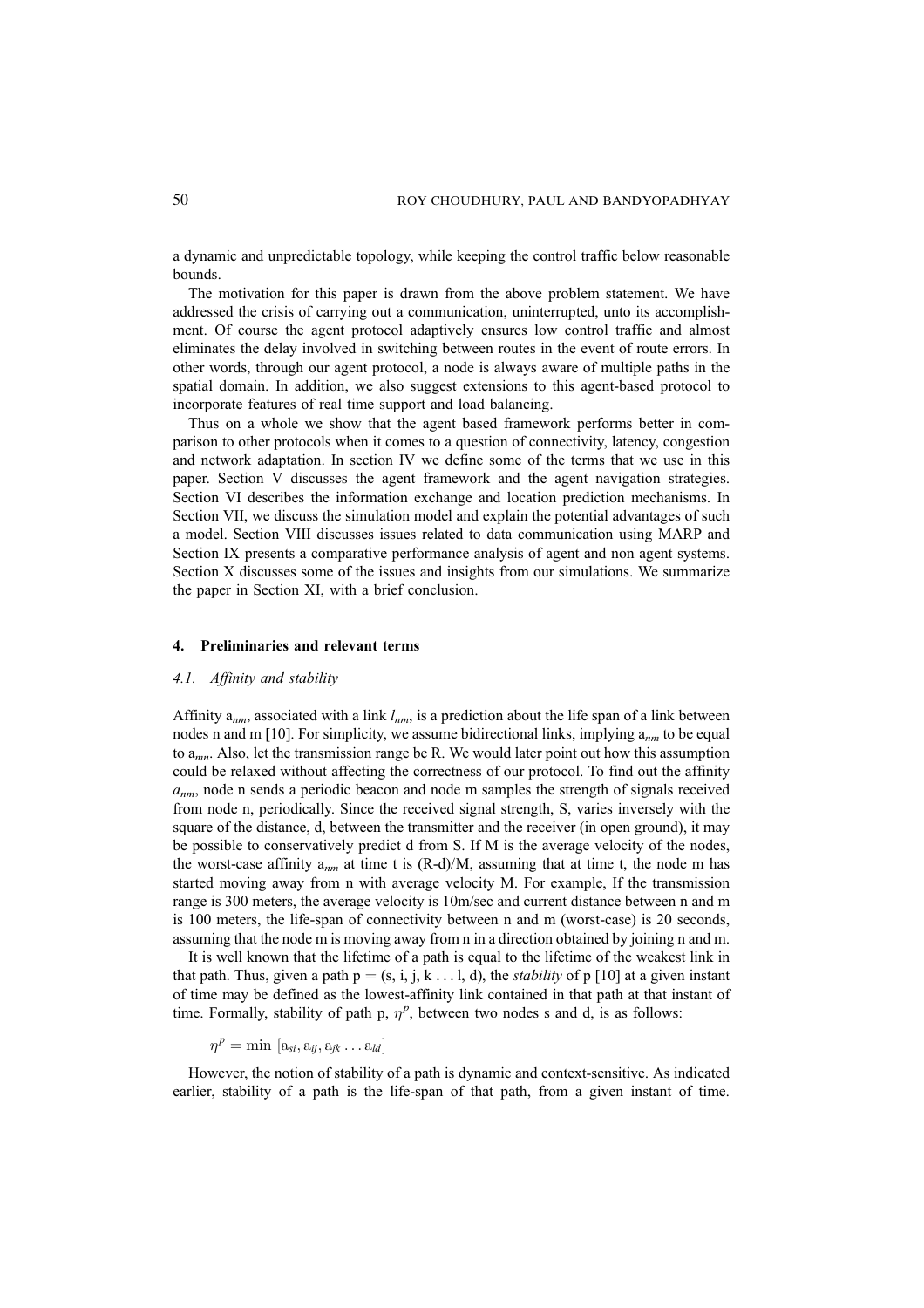However, stability must be viewed in the context of providing a service. A path between nodes s and d may be considered stable if the lifespan of that path is sufficiently long to accomplish transfer of a specified volume of data, from s to d. Hence at a particular instance of time, a path that is stable for a given flow, may be unstable for a different flow although both flows are between the same sender and destination nodes.

# 4.2. Recency

One of the aspects that make mobile ad hoc environments significantly different from static or centralized environments is that topology information gets stale with time, in the former. This means that any information that a node A receives regarding some other node B in the mobile network is only partially correct (since there is at least a difference of propagation delay between the procurement of the information from node B and its delivery to node A). This implies that any information must thus be recognized with a degree of correctness, i.e., if node A now has two different information regarding node B, it must have the capacity to accept only the one which is more correct; to be more precise, information that is more recent.

In the context of our protocol, let us assume that two agents A1 and A2 arrive at node  $n$ . both of them carrying information about node  $m$  which is multi-hop away from node  $n$ . In order to update the topology information at node  $n$  about node  $m$ , there has to be a mechanism to find out who carries the most recent information about node m: agent A1 or agent A2?

To solve this problem, every node in the network maintains a counter that is initialized to 0 when the network commences. We term this counter as *recency token*. As we see later, agents jump form one node to another collecting and distributing network information to nodes. Now, when an agent has completed its tasks and is about to jump away from a node, it increments this recency token counter by one and stores the new value against that node's ID within its own data structures. Obviously, at any given instance, the magnitude of the recency token of any node represents the number of times that node was visited by agents since the commencement of the network. This also implies that if two agents have a set of data concerning the same node, say node m, then the agent carrying the higher recency token value of node n has more current information about it. We discuss the implications of recency tokens in detail, in later sections of this paper.

#### 4.3. Time to migrate (TtM)

An agent visiting a node is not allowed to migrate immediately to another node. An agent will be forced to stay in a node for a pre-specified period of time, termed as *time-to*migrate (TtM), before migrating to another node. By controlling TtM, the network congestion due to agent traffic can be controlled. For example, if  $TtM = 100$  msec, for a single-agent system, it implies that the wireless medium will see one agent in every 100 msec. In our simulation, it has been assumed that an agent would take approximately 3 msec. to physically migrate from one node to another. So, in this example, the wireless medium would be free from agent traffic 97 percent of the time.

On the other hand, reducing the agent traffic (by increasing TtM) reduces the frequency at which agents may visit network hosts. This may prove to be unsuitable in a highly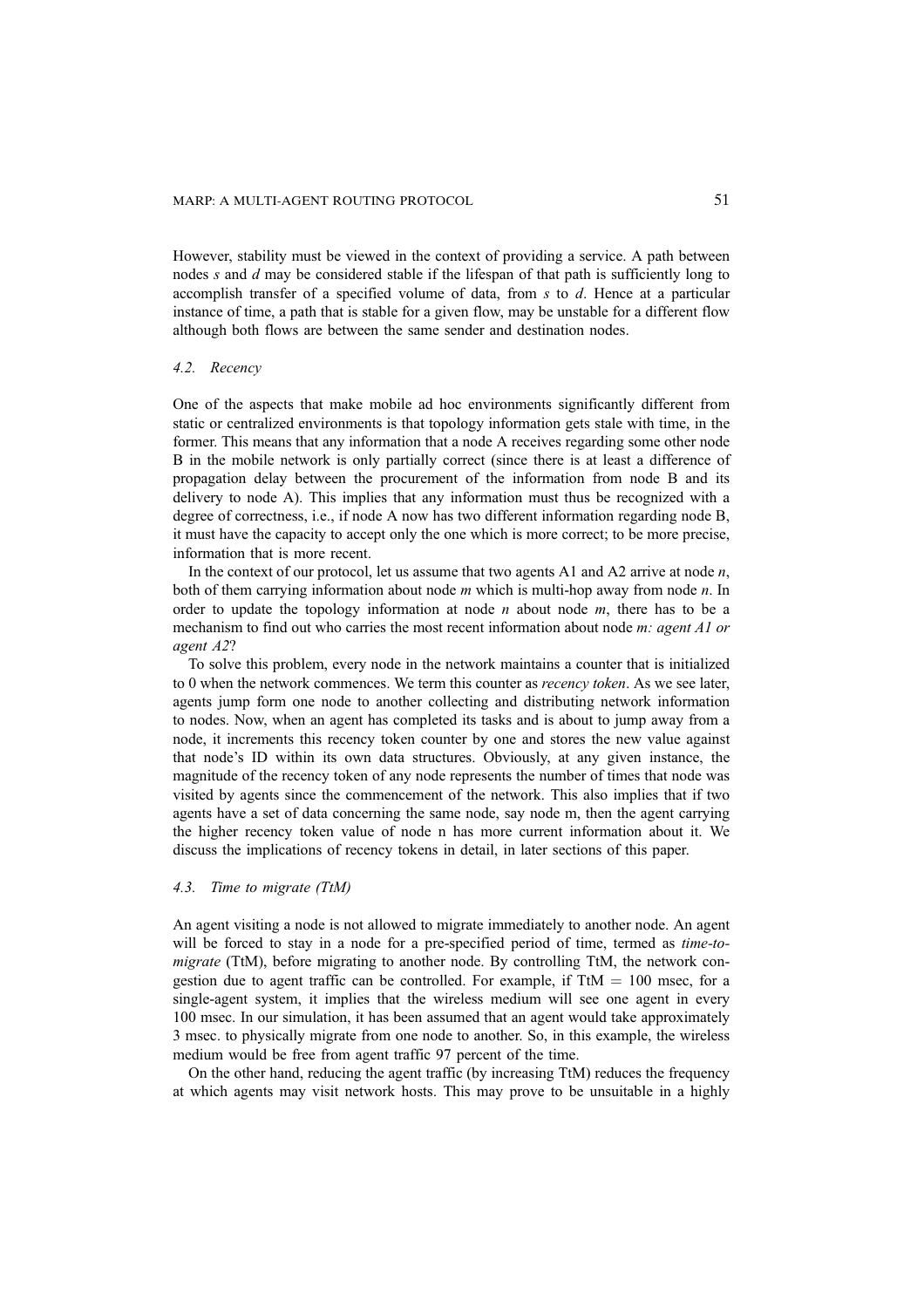mobile system where topology changes at a fast pace. The trade off is thus between congestion and convergence.

# 4.4. Average connectivity convergence

We have developed a metric, *average connectivity convergence*, to quantify the deviation between actual network topology and the network topology perceived by individual nodes at any instant of time.

Let  $l_{nm}^{a}$  be the binary link status (0 for disconnectivity and 1 for connectivity) between nodes n and m as perceived by node a at any instant of time. Let  $l_{nm}$  be the actual link status between node *n* and *m* at the same instant. Information about link status  $l_{nm}^a$  is said to converge at node a, iff  $l_{nm}^a = l_{nm}$ . Thus, connectivity convergence of a link between n and *m* at node *a*,  $\gamma_{nm}^a = 1$ , if  $l_{nm}^a = l_{nm}$  and 0 otherwise. Connectivity convergence of node *a*,  $\gamma^a$ , for all links in a network of N nodes, is defined as:

$$
\gamma^a = \frac{\sum_{forallnode-pairs-ij} (\gamma_{ij}^a)}{N \times (N-1)/2}.
$$

where,  $N \times (N - 1)/2$  denotes the total number of node pairs in the network. At a given time, if  $\gamma^a$  equals 1.0, it implies that the connectivity information at node a is exactly the same as the actual network connectivity at that given time. As another example, in a 10-node network, there are 45 node-pairs and 45 possible link-status. If, at any node a, 44 link-status' match (at any instant of time) with the actual link-status', then  $\gamma^a = 44/45 = 0.98.$ 

The average connectivity convergence for the network is defined as

$$
\gamma_{avg} = \frac{\sum_{forallnode-k} (\gamma^k)}{N}.
$$

#### 4.5. Average link-affinity convergence

Average connectivity convergence quantifies the deviation of actual network topology with the network topology perceived by individual nodes, in a discrete manner (where link status is 0 for disconnectivity and 1 for connectivity). However, if we can quantify link status based on link-affinity, the quantification could be more appropriate in formulating a metric, which would help us to evaluate the difference between the actual network topology and the network topology as perceived by individual nodes in a continuous scale.

Let  $\alpha_{nm}^a$  be the affinity between node *n* and *m* as perceived by node *a* at any instant of time and  $\alpha_{nm}$  be the actual affinity between node m and n at the same instant. Information about link status  $\alpha_{nm}^a$  is said to converge at node a, iff  $\alpha_{nm}^a \leq \alpha_{nm}$ . As indicated earlier, affinity is a worst-case prediction about the lifespan of a link. So, if the affinity of a link between n and m as perceived by a node a is less than actual affinity between n and m, we accept the perception of node a about the link-affinity between  $n$  and  $m$ . However, if  $\alpha_{nm}^a > \alpha_{nm}$ , we will deem this as over-estimation of affinity at node a and call the perception incorrect.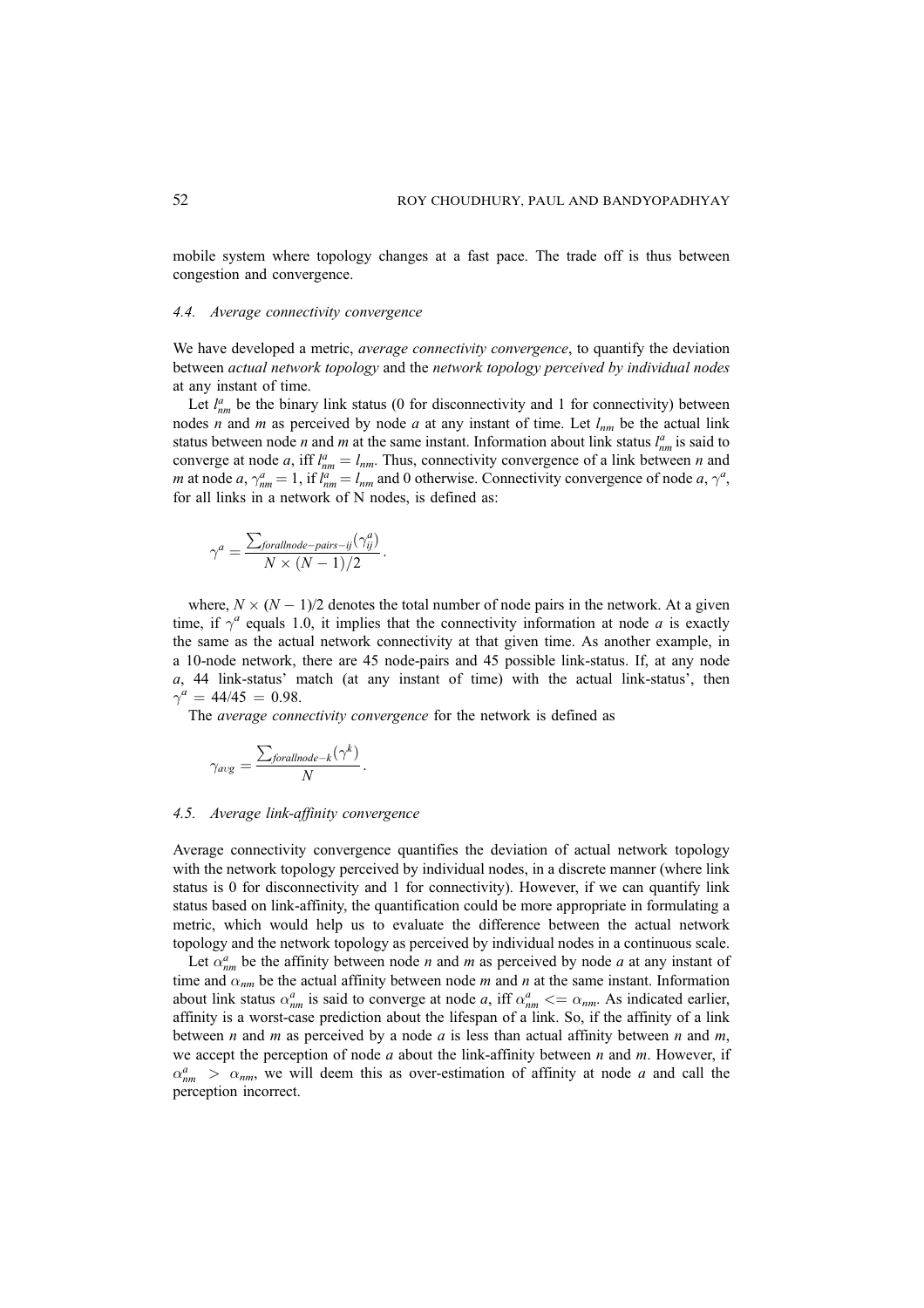Thus, *link-affinity convergence* of link between *n* and *m* at node *a*,  $\lambda_{nm}^a = 1$ , if  $\alpha_{nm}^a \leq \alpha_{nm}$  and 0 otherwise. Link-affinity convergence of node a,  $\lambda^a$ , for all links in the network, is thus defined as:

$$
\lambda_a = \frac{\sum_{\text{forallnode-pairs}-ij} (\lambda_{ij}^a)}{N \times (N-1)/2}
$$

At some instant of time, if  $\lambda_a = 1.0$ , it implies that the topology information at node a is 100 percent acceptable, so far as affinity-based prediction mechanism is concerned.

The *average link-affinity convergence*  $\lambda_{avg}$  for the network is thus defined as

$$
\lambda_{avg} = \frac{\sum_{forallnode-k} (\lambda^k)}{N}
$$

# 5. Mobile agents

Mobile agents [19, 20] are a novel effective paradigm for distributed applications, and are particularly attractive in a dynamic network environment involving partially connected computing elements [1, 2]. The notion of computation mobility against conventional data mobility governs the underlying philosophy of agencies. Most research examples of the mobile agent paradigm as reported in the current literature have two general goals: reduction of network traffic and asynchronous interaction. Some authors have suggested that agents can be used to implement network management [13, 14] and to deliver network services [15]. Intensive research on the ''Insect-like Systems'' has been done over the last few years. The mobile agent systems have been popularly simulated in close resemblance to an ant colony [12, 16, 17]. Of particular interest is a technique for indirect inter-agent communication, called stigmergy, in which agents populate information cache of nodes, which other agents can use. The technique of overwriting a set of information with more appropriate information has been popularly called *blackboard communication* [16, 22]. Stigmergy serves as a robust mechanism for information sharing. In our protocol, we have used a multi agent framework that incorporates stigmergy for mutual interaction. The blackboard form of communication has also been implemented for agentnode communication.

# 5.1. Issues in implementing the agent paradigm

Why not have a single agent? The topology traversing could well be performed using a single agent with a suitably low TtM. However this strategy fails to perform well in conditions of low transmission range where clusters get formed due to groups of nodes, moving to some spatially remote region. Quite obviously, since the agent is going to be in only one of the clusters, the other clusters would have no agents at all in them although the members belonging to those clusters may be well connected amongst themselves. The above mentioned issues cause no serious concern in the case of a multiagent system. The probability of all the agents being trapped within the same small cluster is remote.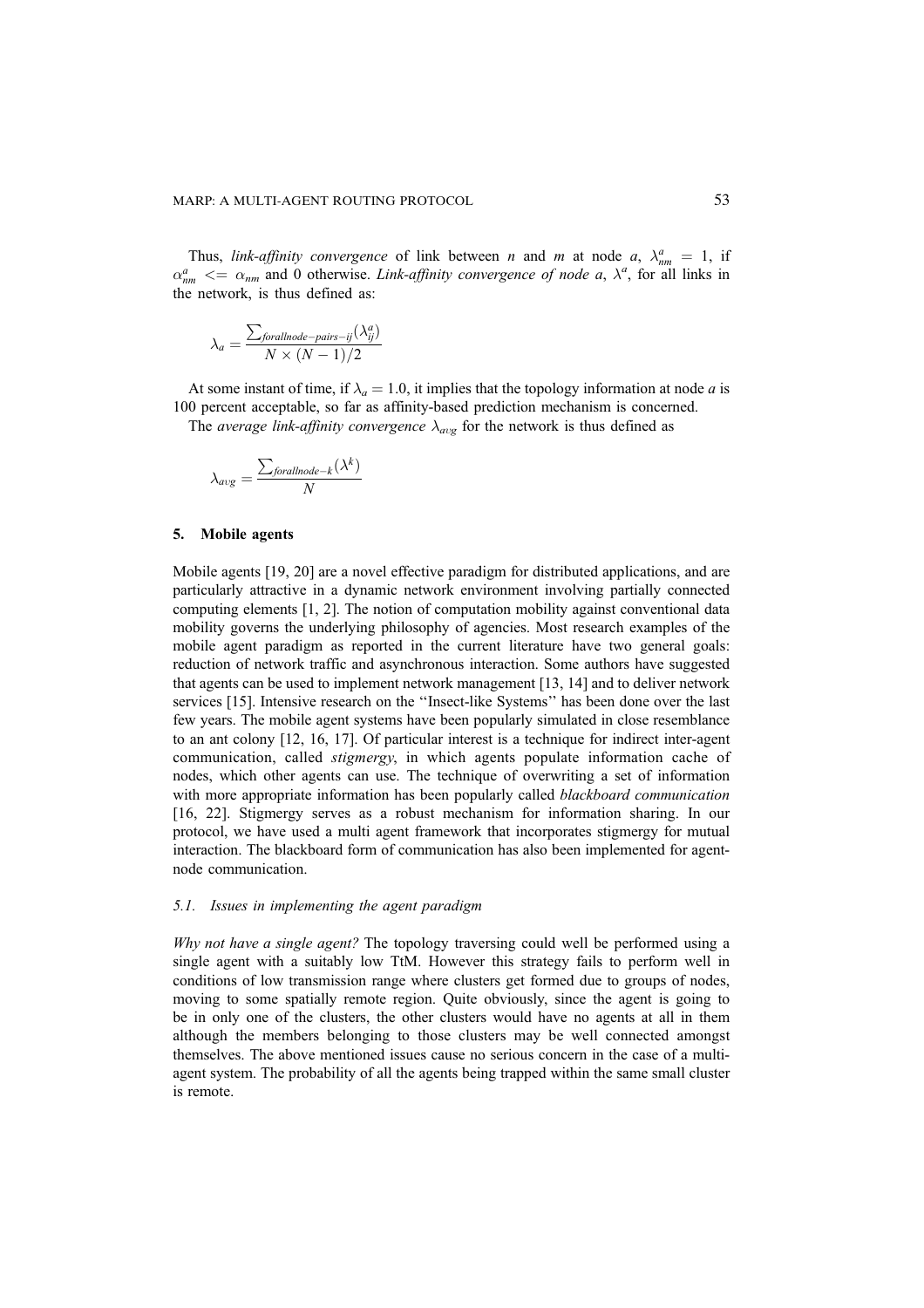The Agent Model An agent consists of the following three components:

- 1. The agent identifier id
- 2. The agent program P
- 3. The agent briefcase  $B$  (containing state variables)

The agent briefcase contains a set of network *state variables* which act as the memory of mobile agents. Examples of such state variables may be link affinity, recency value etc. An agent is capable of sharing the contents of its briefcase with other agents and nodes. The state variables may be updated if necessary before the agents leave the node. Further discussions on the agent communication protocols are detailed in subsequent sections.

The Optimal Agent Population? Intuitively, increase in agent population might seem to be beneficial to improve convergence. However, quite contrary to our intuition we observed that convergence does not necessarily improve with increase in the number of agents. To understand why, we performed a set of simulation experiments in [21]. From the results we concluded that in increasing the number of agents beyond a certain fraction of the number of nodes, a greater number of agents tend to rush towards the same set of nodes. This results in a higher queuing delay for agents and thus the aggregate performance is no better than relatively fewer agents. It was observed in [21] that the convergence curve saturates when the number of agents is half the number of nodes in the network. Figure 1 depicts the variation of average connectivity convergence with increase in agent population. To ensure this fraction, each host in the network generates a random integer at the commencement of the network. In our implementation, a host spawns an agent only if the randomly generated integer is even.

Agent TtM? An important question could be the optimal value of TtM. To answer this we evaluate the congestion introduced in the system due to variation in TtM. Let us assume that agents would take t millisecond to physically migrate from one node to another. Let us assume that our bounded region of ad hoc operation is A sq.mt., our transmission range R, the agent population P and the Time to migrate T msec. In an



Figure 1. Average Connectivity Convergence against increasing agent population. Graph shows that greater number of agents does not imply better convergence.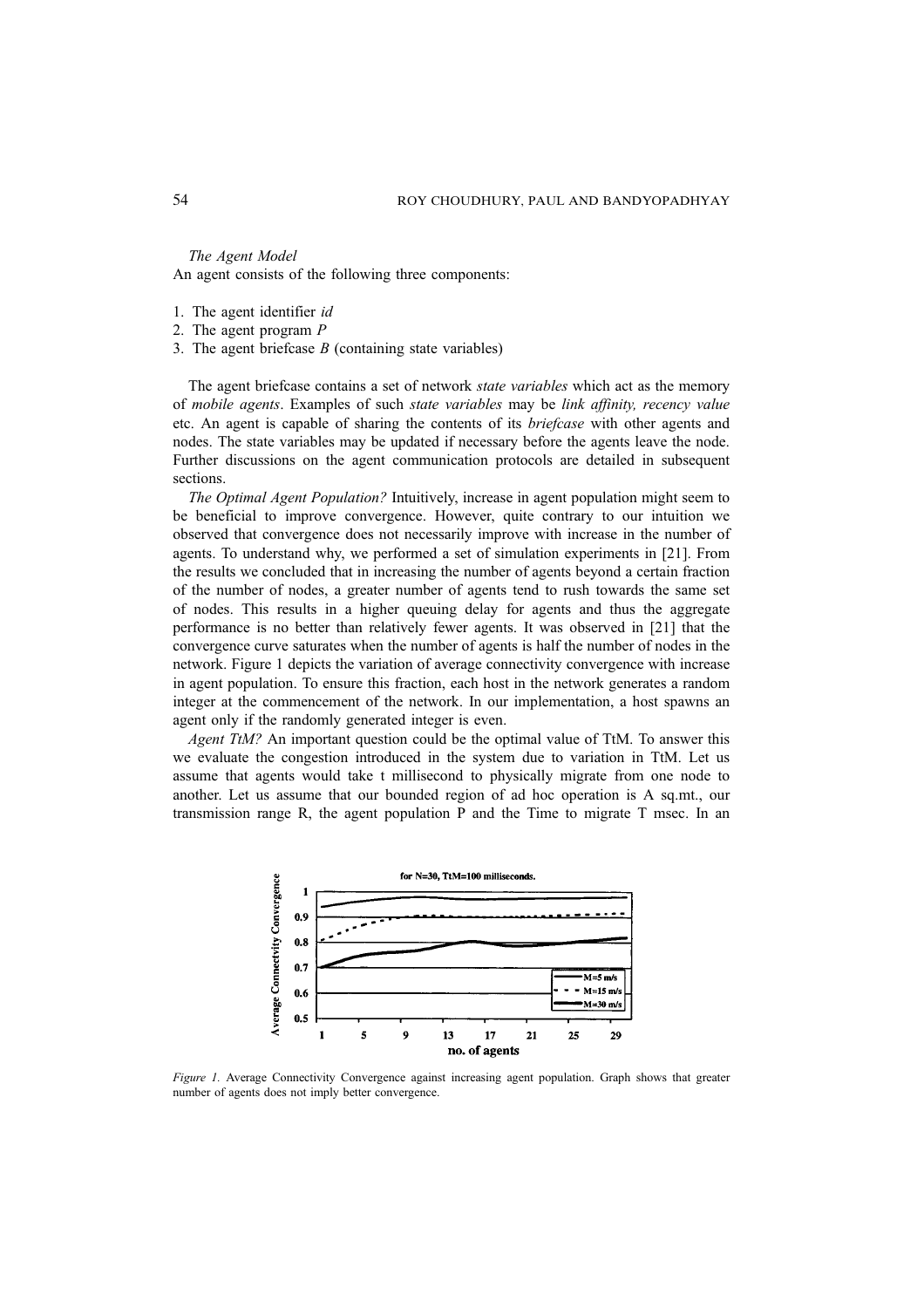average case where the topology is evenly distributed over the region A, the number of areas in which agents could migrate between nodes simultaneously, without mutual interference, equals A / ( $\pi \times R^2$ ). Now since the nodes are distributed, the agents would also be found equally distributed in each of these areas in an average case. Thus in any area the number of agents would equal P<sub>a</sub> where,  $P_a = P \times (\pi \times \overline{R}^2)/A$ .

As each agent migrates at a time gap of T milliseconds and takes only t millisecond to do so, the medium will be free from agent traffic  $[(T - t \times P_a) \times 100 / T]$  percent of the time. For example, if the bounded region of operation is  $1500 \times 1000$  sq. m. and R is 250 m, and P and T are 15 and 100 milliseconds respectively for a 30 node network and  $t = 3$  msec, then  $P_a = 5.89$  approximately and the medium would be free from agent traffic during 94 percent of the time.

It would be interesting to point out that the value of TtM could be adaptively regulated depending on the state of the network. A system, which is highly mobile, can be dynamically tuned to a low TtM value so that the agents navigate faster meaning that stale topology information could be refreshed with haste. On the other hand, when data traffic is low, or network changes are not too frequent, the TtM could be raised to a suitably high value so that unnecessary power consumption in transmitting control packets could be reduced.

#### 5.2. Agent navigation: least-visited-neighbor-first algorithm

The primary objective of agents is to deliver each node with information about other nodes in the system (including their link states). In order to achieve this with least overhead, we have designed a navigation strategy, which determines the path that agents must follow. Each agent moves on its own path, updates its briefcase with recent information gathered from other agents or nodes. Each node has a shared information cache (called a *blackboard*), on which agents can *overwrite* stale network-state values with more recent values. Hereafter we would use the word *blackboard* interchangeably with information cache. Nodes access this blackboard whenever they require knowledge about the network.

The efficacy of the agent navigation algorithm lies in its ability to make all the nodes in the network equally aware of the topology. Thus in an ideal scenario, a node which is located at the periphery of the ad hoc topology should be equally aware about the state of the network as any other node that might be located in the central regions of the topology. Our least-visited-neighbor-first algorithm, for controlling the navigation strategy of the agents, performs well close to the ideal expectations. An agent applies the least-visited-neighbor-first algorithm on the information cache of its host node (the host node is the node on which the agent currently resides) to decide on its next destination. The next destination is always a neighboring node of the host node.

On reaching a node N, an agent program P, performs the following steps:

- 1. Updates information cache of node N with any newer information available in its own briefcase B (we discuss the information exchange protocol in the following section)
- 2. Selects from the cache/*blackboard*, all the nodes that are neighbors of N.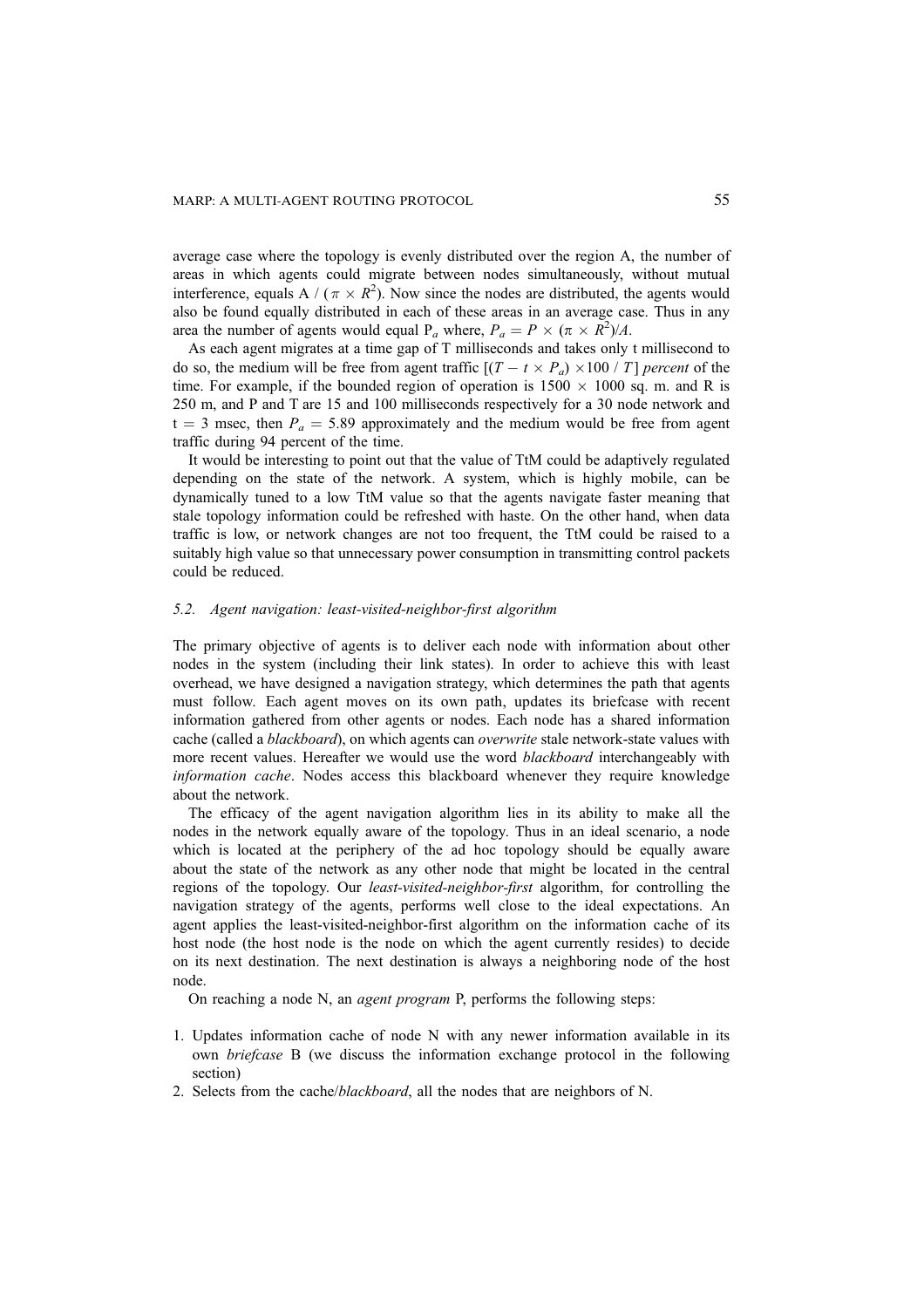- 3. Determines the node (among these selected neighbors) that has the least recency-token value. Observe that this is the least visited neighbor, as perceived by the node N at that instant of time (recall that the recency token value of a node is the number of agent visits that the node has received).
- 4. If this neighbor of N has not been visited in the previous 3 visits by other agents from node N, the agent selects this neighbor as its next destination. This history information about the last 3 visits are also found on the blackboard. In case the selected node has been visited in the recent past, the agent selects the second least-visited neighbor, and so on. This will ensure that multiple agents from the same host node do not choose the same destination consecutively.
- 5. After choosing the right destination, the agent updates its next-destination node id state variable with the chosen destination's node id and changes the history variables on the host node's blackboard with the next-destination node id.
- 6. Increments the host node's recency token value and stores this value against the host node's id in its own briefcase. The agent then resumes navigation.

Thus, if we consider a host node of an agent and its neighbors to be a sub-graph, then the agent always migrates to the node, which has had the least number of agent visits among the members of this sub-graph and has not been visited very recently. Since all the agents perform the same operation over the entire network, we can envision that agents attempt to visit all the nodes in the network with the same frequency. This is a typical characteristic of agent paradigms, where distributed decisions based on local states steer the system towards achieving a global goal.

Seeking a contradiction to the claim that agents achieve a global goal, let us assume that there is some node X, which has a very low recency value in comparison to all its neighbors. Now, every agent that visits the neighbors of this node X, would definitely choose node X as their next destination. This would continue as long as node X happens to be lesser in terms of its recency value. Thus soon node X would attain a recency value, which is greater than the least recency value of its neighbors. This means node X is no longer the least recency-valued node. It is quite interesting to realize that the difference in recency values would not be large in the first place because the agents always tend to visit the node that is falling back on the number of agent visits that it has received. However one exception to this is when a node gets isolated for sometime and then rejoins the network. We discuss this event in the following section.

# 5.3. Handling the event of agent oscillation between nodes

Let us consider a case where a node Z gets isolated from the topology and as a result does not receive agent visits for a long time. Now let us assume that it gets reconnected to the network after some time. Obviously, the recency token value of this node would be much less than the values of the others, which have continuously received agents at regular intervals. Now this isolated node on getting connected to the network would obviously have a rush of agents towards it. The agents would get serviced, go to some next destination, say D, that is a neighbor of Z. Now, since Z is obviously a neighbor of D, the agent would again come back to Z from D since node Z still happens to be the least in terms of the recency value. This continues until node Z is no longer the least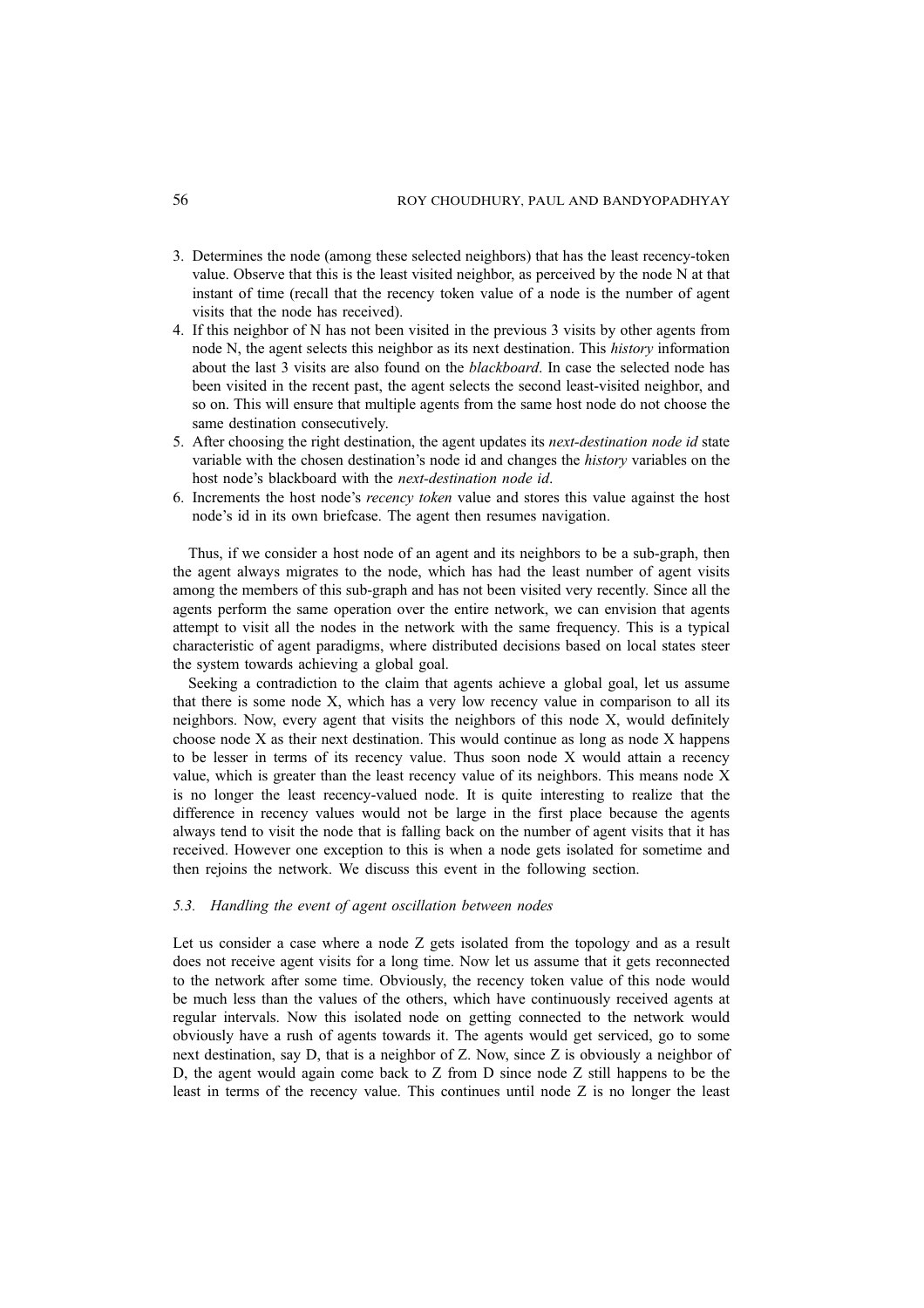recency-valued-node in the neighborhood of node D. Thus we see that if a node gets isolated and then rejoins, the agents would oscillate over it and its neighbors, until its recency value surpasses some other neighbor's recency value. Oscillation might cause other nodes in the network to starve of agent visits and is unnecessary since these same oscillating agents hardly bring in new topology information.

In order to eliminate this oscillation, we have incorporated the following strategy. If a node finds that it does not receive agent visits for longer than a specific span of time, it resets its recency token value to zero. An agent that visits a node, finding that the node has a recency-token value of zero recognizes that the agent performed a reset. The agent performs the standard node-agent information exchange (blackboard communication) and then assigns the average of all its recency token values to this node's recency token. This prevents the oscillation of the same agent. However other agents may independently come to this node since they might still have a recency value for this node as the least value. This is desirable in order to expedite the process of information percolation towards a new node that was cut off from the network for sometime, and has rejoined it. Greater agent visits (i.e different agents visiting it) would catalyze this quick infiltration of information. Observe that by addressing the problem of agent-oscillation we implicitly take care of new nodes joining the network, since in the case of new nodes, the recency token values would also be zero.

One way of evaluating the performance of the agent navigation protocol would be to examine the celerity with which a topology change information gets propagated into the nodes of the system. We have defined a notion of percolation to test this issue. Percolation (P) has been defined as the rate at which, information regarding the entry of a new node, gets propagated to the existing nodes of the network.  $P \times T$  is the percentage of nodes in the network that is aware of the new node entry after T milliseconds of the entry. We evaluate percolation in later sections for highly mobile scenarios, and show that our agent based mechanism performs well under it.

Unidirectional Links: We now discuss the impact of relaxing the assumption of bidirectional links in our protocol design. When nodes in a network have unequal transmission ranges, cases are possible where a node  $A$  is a neighbor of node  $B$  but node B is not a neighbor of node A. Such a situation may occur when B's transmission range is greater than A's. Clearly an agent visiting node A would not find B in A's Neighbor List and thus cannot hop to  $B$ . Thus the *affinity* field of link A-B would be marked infinity in the agents briefcase. An agent arriving at  $B$ , may find  $A$  in  $B$ 's *Neighbor List*, and may choose to hop to  $\Lambda$ . The affinity of link B-A would not be infinity, since B can reach A in a single hop. Thus while link A-B and link B-A would exhibit identical affinity under the assumption of bidirectionality, assuming unidirectionality the two would be different. Since MARP does not require affinities of A-B and B-A to be equal, unequal transmission ranges at each node does not affect MARP.

### 6. Information exchange protocols in node-agent and agent-agent interaction

Infiltration of partial network information into the nodes is an asynchronous process, as the agents visit the nodes asynchronously. Thus it becomes acutely necessary to develop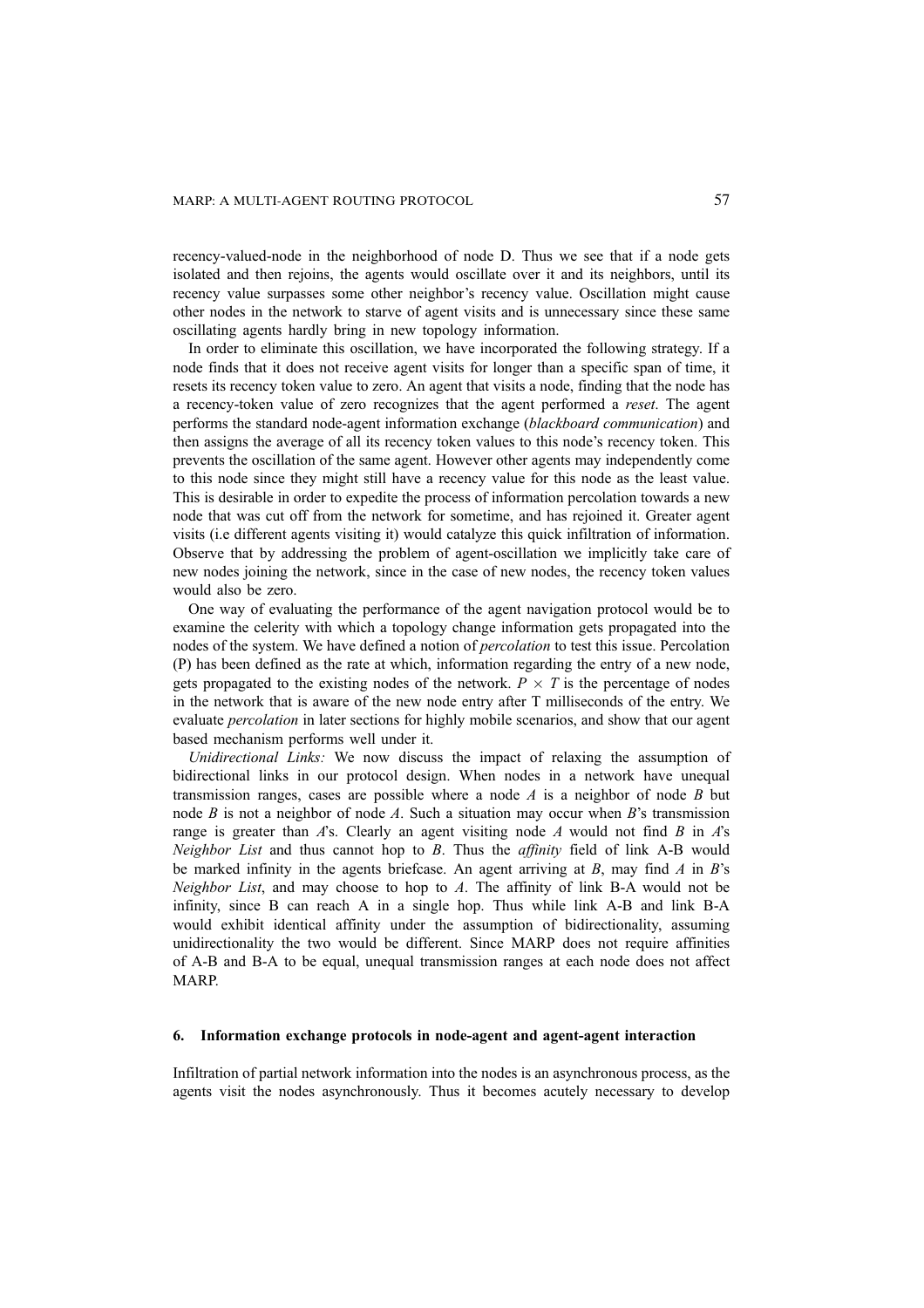strategies for information exchange (i.e. to accept only that information which is more recent than what the node / agent already possesses). It is a two-step process.

In step 1, the recency-token values of all the nodes stored in the information cache of the current host node is compared with the corresponding *recency-token values* of that node, carried in the briefcase of the agent. If the recency token of any node, say X, in the host node's information cache happens to be less than that in the agent's briefcase, then it is obvious that the agent is carrying more recent information about node X. In that case, the entire information about node  $X$ , in the host node's information cache (blackboard) is overwritten with information carried in the agent's briefcase. The information about node X that we refer to may be information regarding several attributes of the node, or even the network. The information could contain node X's link states with its neighbors, its remaining battery lifetime or even it's queue information. It is interesting to observe that the agents can now be reactively applied in several applications. For example, in the context of QoS routing, bandwidth reservation tables can be exchanged among a subset of nodes and even perhaps by only a subset of agents. However, in this paper we confine ourselves to distributing link state information only.

Step 1 is performed asynchronously by all agents as they arrive at their host nodes. This step helps the node to acquire all the recent information that it can gather from the agents. The agents however have not yet updated the state variables in their briefcases, and waits till the end of a TtM time duration. During this duration, if more agents arrive at the node, they perform step 1 immediately. Thus clearly, at any given time, the *blackboard* at a node contains more recent information than any individual agent resident at that node.

Step 2. When an agent is ready to migrate (i.e. after a waiting time defined earlier as TtM), step 2 is performed. In step 2, the agent copies the entire content of the blackboard into its own briefcase's state-variables. With the updated briefcase, the agent selects its destination on the basis of the navigation algorithm described previously. The agent then enters the agent queue for priority transmission. The blackboard at the host node is shown in Figure 2. The briefcase contains variables (data structures) that are an exact replica of the blackboard (except the history information).

#### 6.1. Information aging: a predictive method for topology awareness

The foremost characteristic of a dynamic environment is that information is never absolute. Information collected by an agent or node regarding the link states of the network is constantly aging due to the mobility. However, the agents are pro-actively replenishing the cache of each node with newer or more recent information. Naturally, a node would be better topology aware, if the agent visit frequency could be increased upon it. The vice versa is true as well. In other words we could say that each time an agent visits a node, the node gets a snapshot of the network topology which is not accurate but less inaccurate than the previous snapshot it possessed. (It must be observed that a new snapshot might not have new information about all the nodes). Now, between any two consecutive snapshots, the relation is mobility i.e. if snapshot 2 is taken T seconds after snapshot 1, then snapshot 2 could be predicted (or derived) from snapshot 1 by displacing each of the nodes in snapshot 1 by a distance of *velocity*  $\times$  *T*, in the direction of motion of that node. Clearly, more the number of snapshots a node gets in a unit time, lesser is the information aging i.e. greater topology awareness. Thus to maintain optimal topology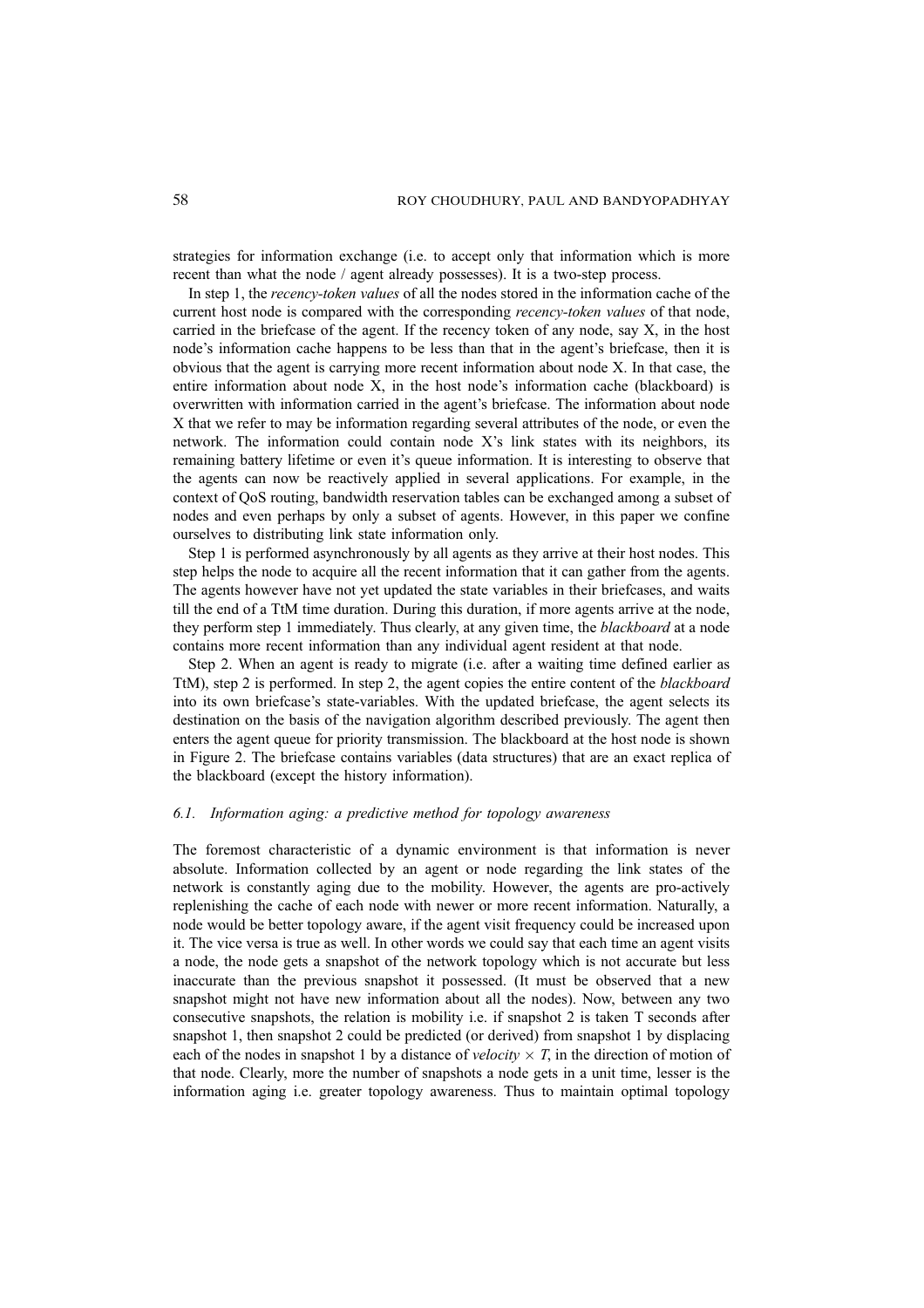

Figure 2. Diagrammatic representation of the blackboard at each node. Agents erase stale entries on the blackboard and overwrite them with more recent values. Nodes use the information on the blackboard for routing decisions.

awareness in nodes, the prediction mechanism comes handy in between agent visits, when local node information actually ages.

In our protocol, it is not possible to know the absolute speed or direction of motion of any node. Each node is only partially aware of the affinity of links in the network. Using a pessimistic approach, we incorporate a mechanism of reducing the affinity values of each link with the passage of time. Thus at every interval of t time units, the affinity values of all the links is reduced by *velocity*  $\times$  *t* time units on the *blackboard* at each node. This is a conservative approach that assumes that link affinity is always decreasing. Thus cases are likely that a network link exists in reality, but a node has eliminated it from its blackboard. However, the vice versa is extremely unlikely, indicating that a node is never misled to believe that a link exists although in reality it does not.

# 7. Simulation set-up

We have used our own simulator (as shown in Figure 3) for evaluating the performance of MARP. The simulation region is a bounded area of  $1500 \times 1000$  sqm. Nodes are initially placed randomly over this region. The mobility model assumed is random waypoint - each node moves linearly towards their chosen destination, on reaching their destinations, each node optionally waits for a random span of time, chooses a new destination and starts moving towards this newly chosen destination. To observe the impact of mobility we have, in certain cases, assigned a predefined uniform velocity to all the nodes. The transmission range for all communication has been assumed to be constant. We do not use agent loss due to erroneous transmission. We assume that the *agents* would be transmitted reliably by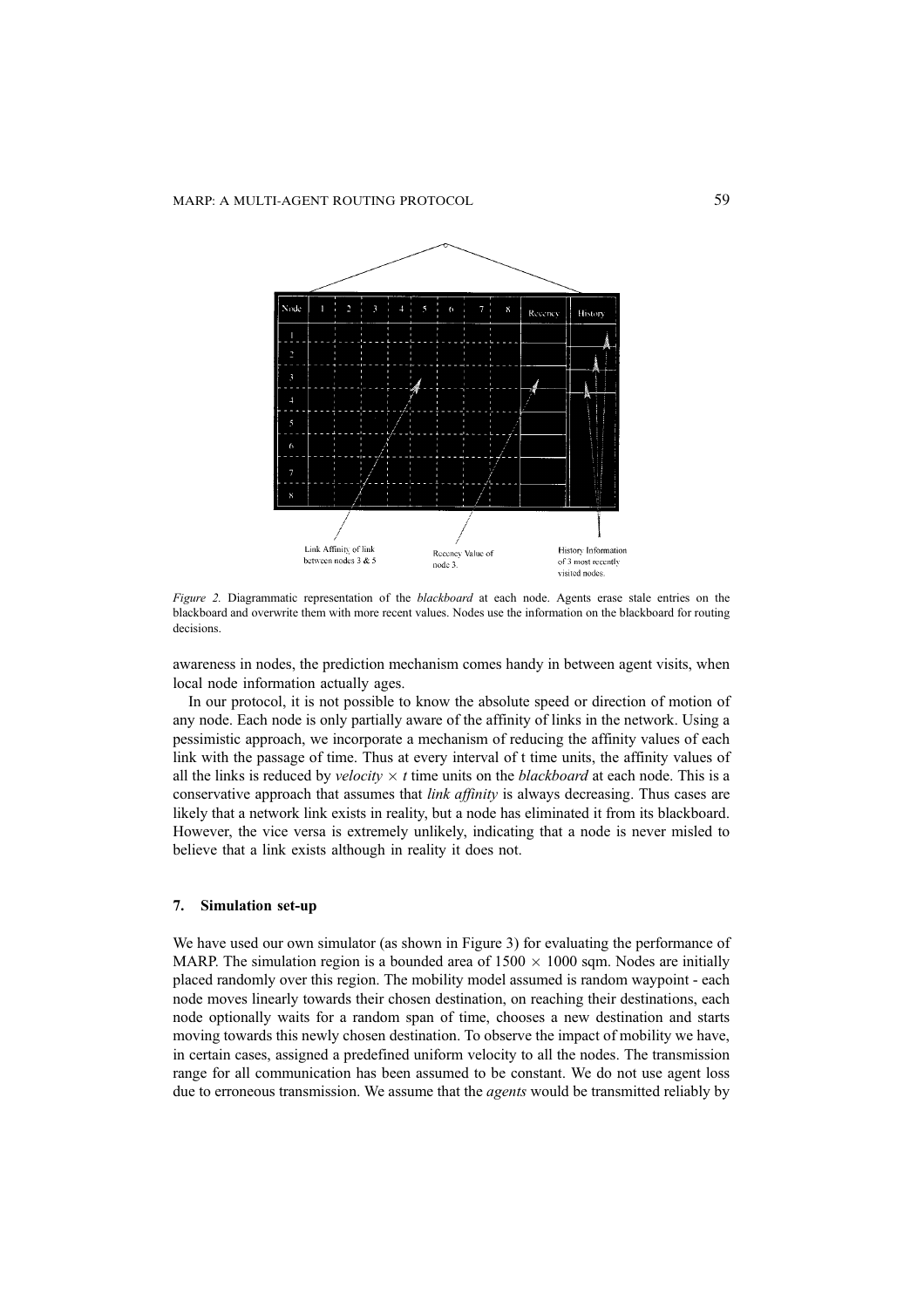

Figure 3. The simulator environment snapshot with  $N = 15$  and  $M = 30$ m/sec: the nodes move about with agents migrating between nodes. The inset window pops up if a mouse is clicked on any of the nodes. The window shows the *blackboard* at node 14 (history values have not been shown). The affinity values are in hundreds of milliseconds. The row shown below this affinity matrix displays the recency token values of all the nodes in the network. A good navigation strategy ensures that these recency token values exhibit small standard deviation, implying that the topology is explored homogeneously. The other parameters for the simulation are shown below in the text boxes. The standard deviation of the recency values calculated is  $= 1.52606$ , mean  $= 78.266$ .

the MAC layer. However, if the MAC layer fails to transmit the agent, it must notify the upper layers before dropping the agent. The upper layer may spawn a new agent later, to maintain optimal agent population.

The multi-agent framework is operational over this infrastructural backbone of mobile nodes. During commencement, each node generates a random number locally. If the generated number happens to be even, the node spawns an agent, otherwise it does not.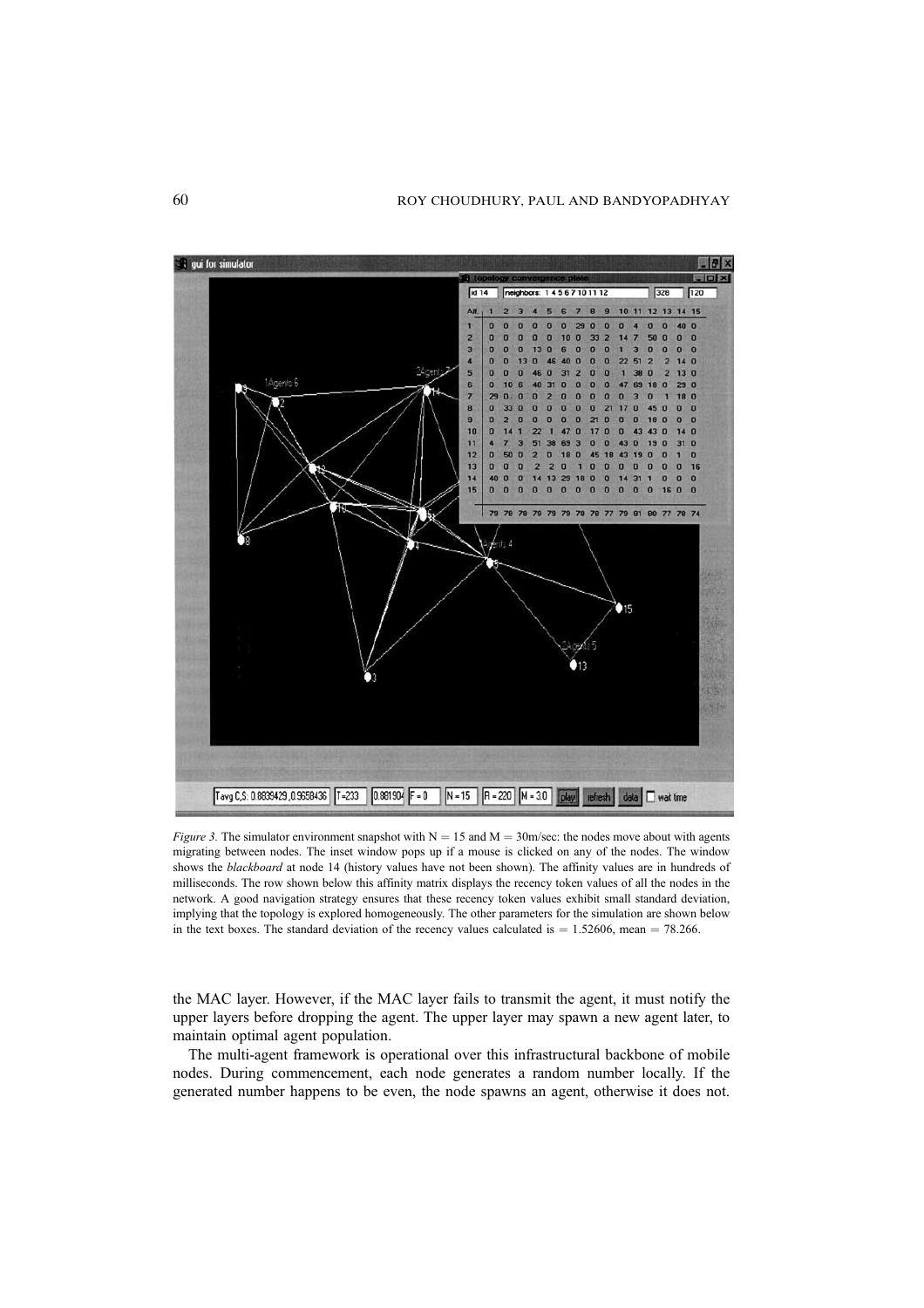This indicates that the number of agents that appear within the network infrastructure is approximately half the number of nodes in the network. The agents then jump asynchronously from one node to another at an interval of TtM milliseconds, carrying information that it gathers from its host. Now, although the agent-jump is a unicast, it has to be broadcast in the wireless environment. Thus all one-hop neighbors of the host node can now hear the agent. On hearing the agent, they know the existence of the host node as its neighbor ( please note that the agent carries the ID of both its present host node and its destination node). The destination node accepts the agent and the others discard the agent packet after extracting the neighbor information from it. An advantage of using this protocol is that explicit neighbor discovery at the MAC layer can now be done away with. The agents while on their topology traversal, implicitly perform neighbor discovery. On reaching the next node, the agents exchange information with their new host, wait for TtM milliseconds and then again jump to a newly selected node. Thus nodes that were totally unaware of the network topology at the point of commencement, begin to gather network information through the agents. Since the multi-agent framework is a pro-active scheme, the nodes in the network are always kept updated with partial (or approximate) topology information. A modified link state algorithm executed locally over this partial information yields the most stable route through which data communication is initiated.

## 8. Supporting data communication

We are now in a position in which each of the nodes has a local view of the network topology i.e., each node is topology aware. Also, the mobile multi-agent framework is proactively replenishing the information cache of each node with fresh topology updates. This leads to a scenario where conventional route discovery is no longer necessary. More explicitly, nodes can now determine the best route locally and initiate the sending of data packets through it. After a point of time, if the caller node finds that the chosen route has attained a low stability (indicating that a route error is imminent), the node computes a new, better stable route from the local blackboard and redirects data packets through the later. This adaptive route selection facilitates continuous communication through multiple paths in the temporal domain. Thus we can envision that as long as two nodes remain connected, they will always be able to get at least one route through which communication can continue. In the case of multi-route availability, the best route can always be selected. Quite perceivably, the adaptive selection of best routes guarantees an uninterrupted communication session between two nodes irrespective of node mobility. Besides, packet drops due to route breakage, and latency due to re-routing, has been completely eliminated.

Due to our conservative approach in link state prediction, we find that the probability of route errors almost becomes negligible. In other words, a situation can hardly occur when a route error takes place without the sender not anticipating it. Note that even if nodes move non-linearly (in curves and turns), our protocol performance remains unaffected. This is because we conservatively assume in our prediction mechanism, that two nodes are always moving away from each other with relative velocity M. However, due to this conservative prediction, a sender node may not initiate communication because it might believe that a link does not exist while in reality it does. Our simulation experiments have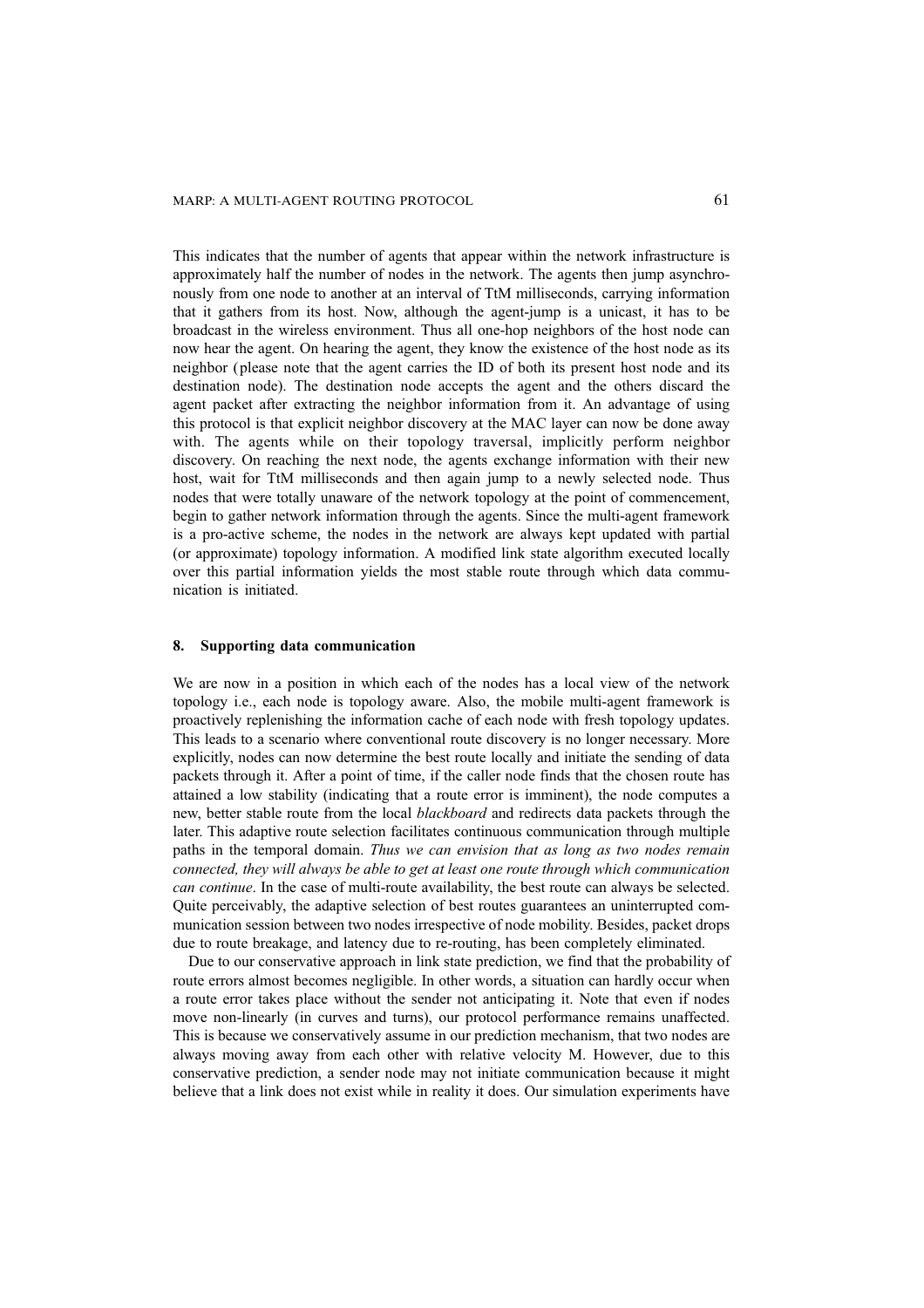yielded expected results. In the worst case however, if a route error occurs, the caller node need not initiate a route discovery all over again but just needs to locally determine the second best route available, and resume data transfer through it. This obviously reduces control packet generation to a nil and minimizes end-to-end delay substantially.

# 9. Agent vs non agent systems: a comparative study

We discussed that one of the major problems in distributed mobile systems (as MANETs), is the tracking of mobile hosts while keeping congestion overheads low. Route discovery or path maintenance incurs huge overhead due to control packet flooding in reactive mechanisms. This problem becomes acute when the network is considerably loaded. More precisely, the total number of control and data packets in the output queues of all the nodes in the network at any instant of time, is a measure of the load on the network. During a route discovery and subsequent data transmission from a source to a destination, this number increases rapidly with time and gradually decays down. The increase in the number of control packets in the host queues is exponential with the increase in the number of neighbors. This in turn causes greater queuing delay for the subsequent data packets. Over and above, appearance of control packets in the network also depends on the number of communications started by caller nodes over a span of time (indicating that the network gets flooded with route requests as many times). As an outcome of so many dependencies, end to end delays or available bandwidth of the system almost become unpredictable. This might in turn affect the survivability of the system if the network does not get time to absorb the packets accumulated in the output queues.

Proactive protocols in literature have generated unnecessary control packets even while the traffic and / or mobility is low. This has been shown to have dire effects in the sense that battery power of nodes gets consumed unnecessarily.

In contrast our agent-based protocol exploits the merits of both reactive and proactive protocols. Agents are not flooded in the network indicating that the congestion does not increase with the number of hops. In fact, as discussed in previous sections, the agent traffic always remains constant for a particular value of TtM. This enables a better estimation of the end to end delay of the system. On the other hand, when agents jump from one node to its neighbor, the other nodes in the same one hop neighborhood listen to the agents to extract neighborhood information. This minimizes the overhead of performing neighbor discovery separately. In addition, to reduce unnecessary agent traffic during low load and / or low mobility conditions, the agent TtM could be adaptively regulated to conserve power at individual nodes. Together, it seems that the agent system, besides being more survivable even under stringent conditions of high traffic and high mobility, is adaptable to the requirements of the network.

The multi-agent system we discuss in this paper could be implemented using a message passing model. One way of doing this may be to replicate the agent program  $(P)$  at all the nodes, and propagate the agent's *briefcase B* as a message/packet. Although correct, such a strategy may lack modularity of implementation. Also, using agents, the system could be much more flexible, allowing agent subsets to perform different set of tasks, autonomously. For example, if a few nodes are high priority nodes in a network, a set of agents may be programmed such that they visit these nodes more often.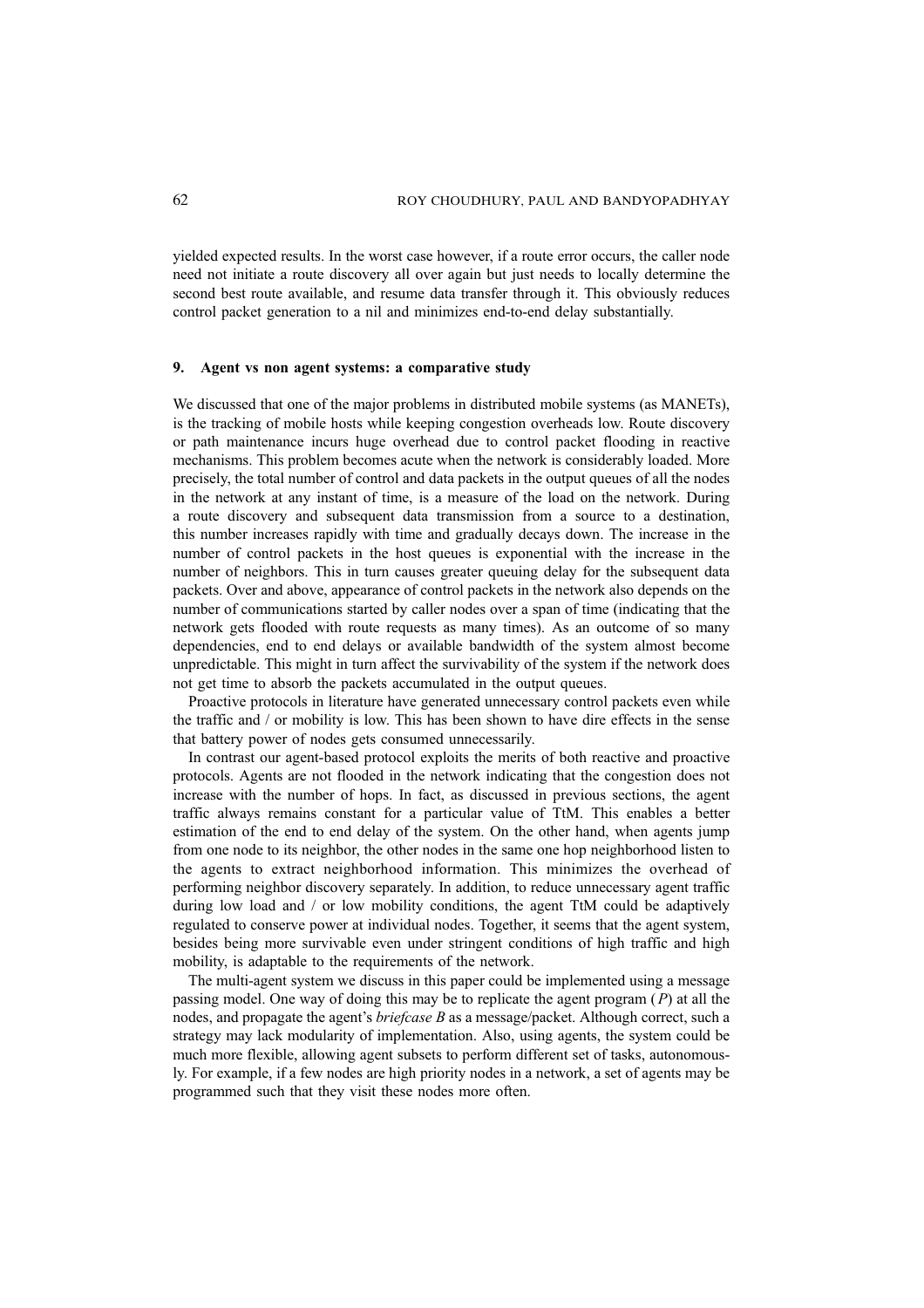

Figure 4. Variation of connectivity convergence with time for different mobility with TtM =  $100$  msec.

## 9.1. Protocol performance

We have presented the performance analysis of our simulation in this section. We initially present the performance of the agent based system without the predictive mechanism. We then present the simulation results as observed after incorporating the predictive mechanism.

Figure 4 shows the average connectivity convergence of an ad hoc network for 30 nodes, with 15 agents exploring the network. The agents are allowed to migrate from a node at intervals of 100 milliseconds, i.e.,  $TtM = 100$  msec. The transmission range has been assigned as 400 m. This transmission range has been found to give us a more or less connected network. In these cases we see that mobility plays an important role. At higher mobility the rate at which link information get stale is proportionally high. This makes it more challenging for the agent framework since the system now demands that they deliver link make-break information across the topology at a faster rate.

As per expectations, we observe that performance degrades at very high mobility. To compensate for increase in mobility, the solution would be to decrease agent TtM. It is evident from the graph in Figure 5 that for mobility 30 m/s the performance is significantly different for high and low TtM. Thus the agents could be adaptive to the average mobility of the nodes and tune its TtM accordingly. Quite obviously, by decreasing agent TtM, we can achieve better convergence. However, a low TtM would imply that nodes get more agents per unit time and thus the network congestion due to agent traffic would also



Figure 5. Variation of connectivity convergence with time for different mobility with TtM = 50 msec.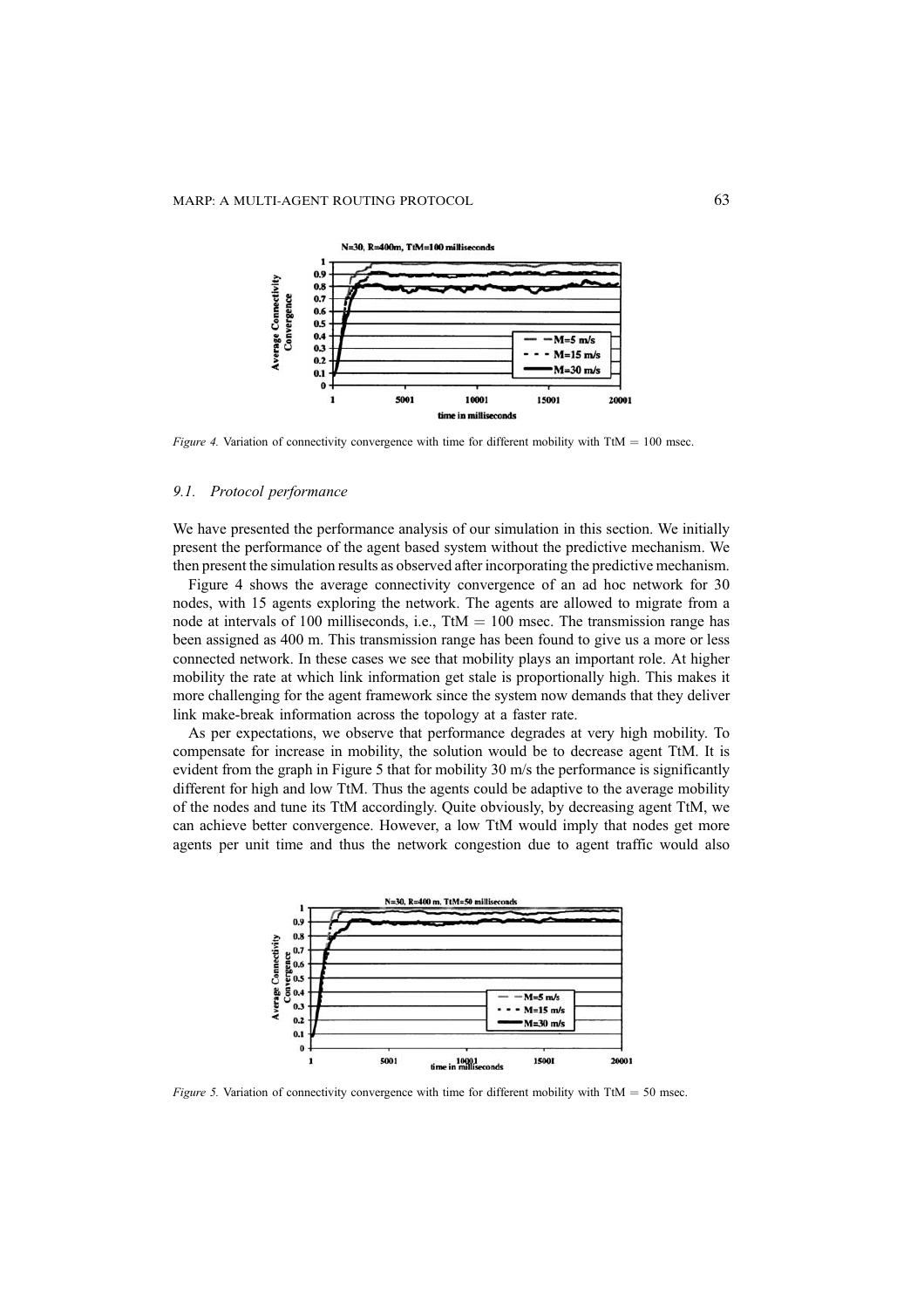

Figure 6. Variation of Average Link Affinity Convergence with time for different mobility with TtM = 100 msec.

increase. A predictive mechanism on network topology, discussed in Section VII A, can achieve better result without lowering TtM.

We have analyzed the performance of our prediction mechanism and the results are presented in Figure 6 and 7. This mechanism ensures that the node is never misled to believe that a path exists for successful message transfer when the path might actually fail before data transmission is complete. The Link-Affinity convergence graphs show satisfying results as the curve always remains above 98 percent once the topology information has stabilized. Put differently, the probability that link-affinity information of a path is acceptable, is greater than 0.98 on an average. As a result, if a node believes that a path exists in the network, the probability that it does not, is only 0.02. These figures hold good for agent  $TtM = 100$  msec.

Figure 8 shows the sensitivity of Link-affinity convergence to mobility. The results shown are for MARP, when used with the predictive mechanism. Clearly, MARP performs well when the velocity of nodes is below 45 m/s. At greater velocities, the performance with TtM  $= 100$  msec degrades. The performance with TtM  $= 50$  msec remains above 0.92 even at 45 m/s. With TtM  $=$  50 msec, convergence deteriorates at velocities above 60 m/s. Since many ad hoc applications are limited to much lower node velocities, MARP may be considered suitable for mobile ad hoc networks.



Figure 7. Variation of Average Link Affinity Convergence with time for different mobility with TtM = 50 msec.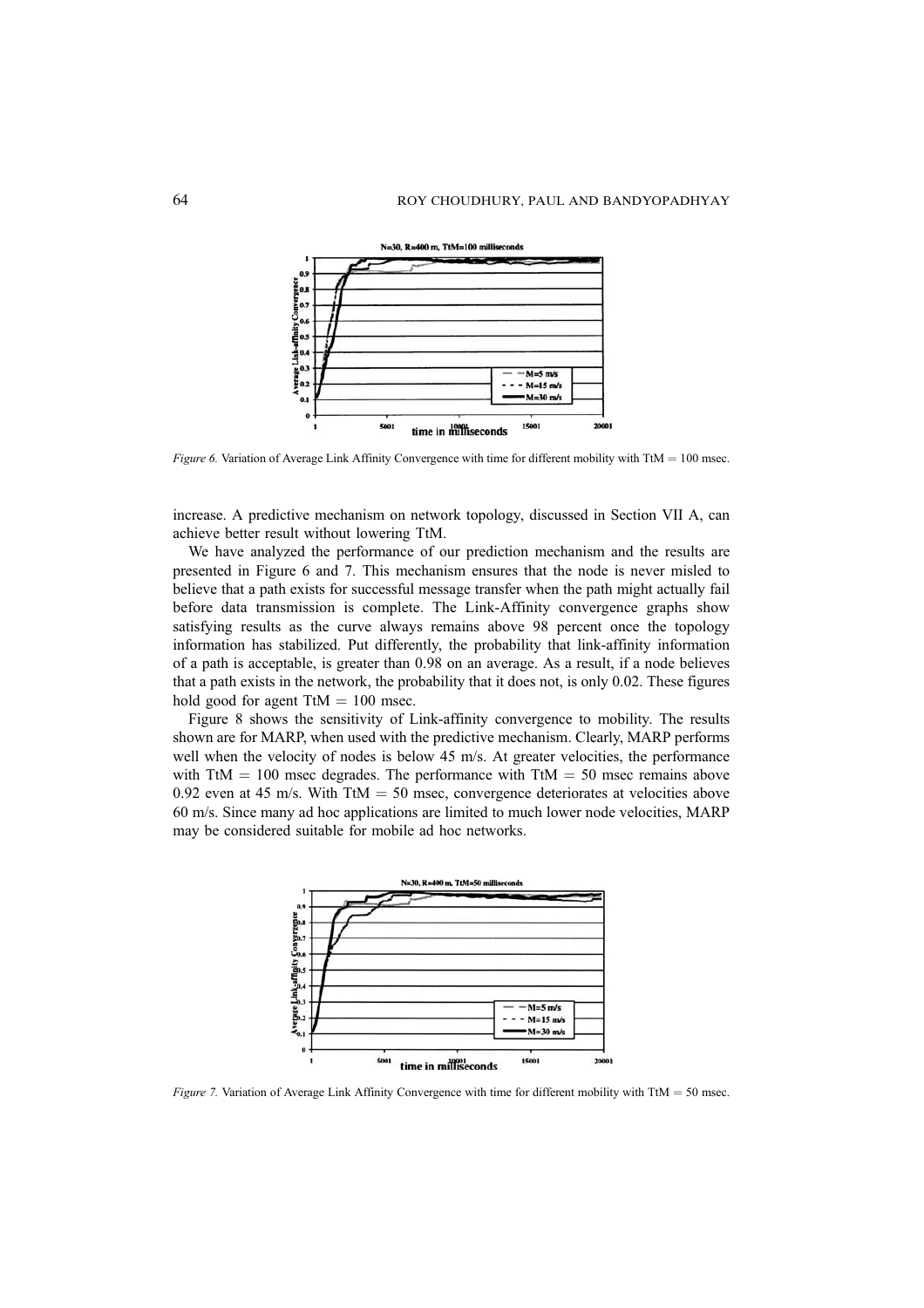

Figure 8. Variation of Average Link-Affinity convergence with node mobility.

The performance of MARP has been evaluated for mobile topologies with a large diameter. Observe that a graph with a larger diameter would require agents to traverse greater number of hops (on average) to maintain comparable topology awareness. To observe the performance of MARP in large-diameter networks, we reduced the transmission range to 200 meters and increased the number of nodes in the bounded region to 60. This maintains connectivity for a network that is confined to a bounded region of  $1500 \times 1000$  sq. meter. Figure 9 shows the results for the simulation. The TtM used was 100 msec. As evident from the graph, average Link-Affinity convergence is only marginally worse in comparison to previous scenarios, although the diameter of the graph is now higher. With a lower TtM, MARP would exhibit better performance than shown in the Figure 9. This suggests that MARP is intrinsically scalable to network size and mobility. Also, with increase in number of nodes, the number of agents in the system increases. Increase in agent population increases the celerity of topology information distribution, almost exponentially. Thus even when the node density is high, performance of MARP exhibits stability.



Figure 9. Average Link convergence for network with large diameter.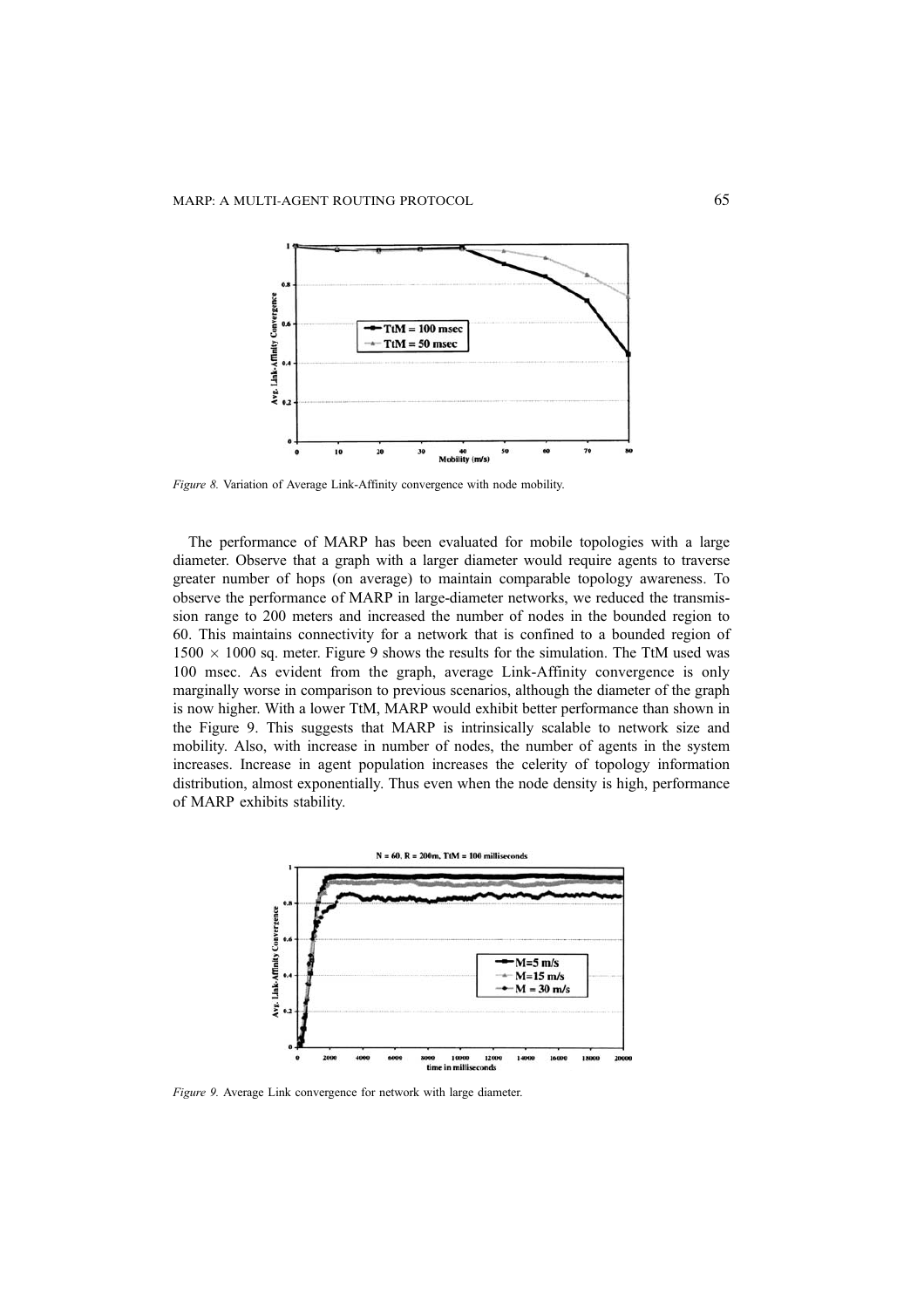

Figure 10. Percolation of node information of time.

Convergence is a metric that reflects the efficiency of the agent framework on the basis of its ability to homogeneously spread topology information. We had also defined percolation as another metric that captures the rate at which information propagates in the network. To capture this metric we have thrown in new nodes in the network topology while the simulation is running and we have examined the rate at which the other nodes in the system learn about this new entry. A point that requires mention is that, contrary to intuitive belief that a node thrown in the center of the topology would have its information propagated much faster, than if the same is thrown towards the periphery, we find that our agent system carries the new information to other nodes with almost equal celerity. Thus the curve in the Figure 10 accentuates on the efficiency of the agent navigation protocol. From this graph we find that the new node entry gets propagated to all the other nodes within a span of approximately 3 seconds and the difference between peripheral appearance and central appearance is small.

# 10. Discussion

The performance evaluation of the agent-based mechanism is encouraging, even in highly mobile multi-hop environments. In addition, the capability of the agent framework to adapt its TtM to the load and/or low mobility scenarios further regulates on the control overhead generated due to agent traffic. Percolation is a pointer to how the agent system accommodates new nodes into the system quite seamlessly. The scalability issues get implicitly handled as new nodes spawn agents with one half probability (indicating that the agent-node ratio is maintained). And of course, most importantly, the impact of topology awareness obviating route discovery (and rediscovery on route error) is perhaps the most significant gain in terms of the survivability of the system.

Moreover, we believe that the capacity of the agent-based protocol is just not confined to the listed set of available features. We suggest that the agent system can be extended to carry/fetch specific information on demand. For example, queue, reservation table information, battery power levels, error information etc. may be transferred through wondering agents; or even through only a specific subset of agents to reduce on the bandwidth consumption. As a whole the notion is to optimally utilize a traveling entity in the network to carry out multi-purpose information transfer. The agent seems to be a suitable idea.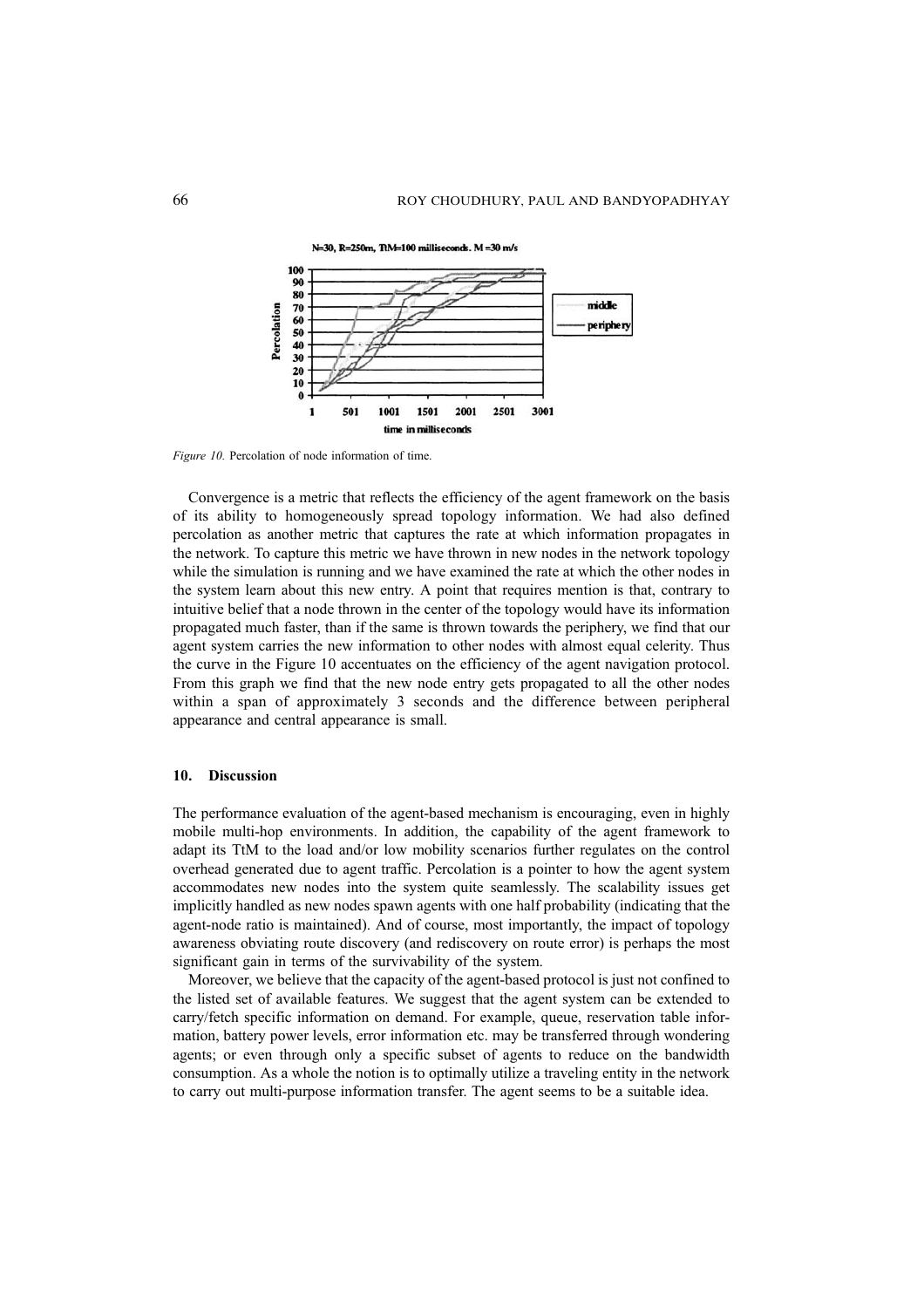#### 11. Conclusion

This paper proposes a multi-agent framework capable of making nodes in a mobile ad hoc network, topology-aware. Topology awareness in this paper, implies the ability of a node to maintain the link states of a network, with sufficient accuracy. Although confined to link states, our multi-agent framework may be viewed as a overlaid backbone, capable of propagating other relevant information, that different layers may expect from the network. Once aware of the network links, nodes are capable of streaming packets through routes, calculated locally from gathered information. We show how the agent system keeps control overhead low and maintains link-state convergence, even at high mobility. We have not considered agent loss in this paper. We have assumed that MAC level unicasts are reliable. Situations are also possible in which agents may need to be destroyed in order to maintain the optimal node-agent ratio. We have not addressed such problems of regulating agent population, since they are independent problems by themselves. However, under the adopted set of assumptions, simulation results are encouraging, indicating that a proactive agent based routing protocol like MARP is efficient and effective across a large cross section of scenarios.

#### References

- 1. V. A. Pham and A. Karmouch, ''Mobile Software Agents: An Overview,'' IEEE Communication Magazine, July 1998.
- 2. R. Gray, D. Kotz, S. Nog, and G. Cybenko, ''Mobile agents for mobile computing,'' Technical Report PCS-TR96-285, Department of Computer Science, Dartmouth College, Hanover, NH 03755, May 1996.
- 3. D. B. Johnson and D. Maltz, ''Dynamic source routing in ad hoc wireless networks,'' in T. Imielinski and H. Korth, (eds.), Mobile Computing, Kluwer Academic Publ., 1996.
- 4. Z. J. Haas, Milcom'97 Panel on Ad-hoc Networks, http://www.ee.cornell.edu/haas/milcom-panel.html
- 5. S. Corson, J. Macker, and S. Batsell, ''Architectural considerations for mobile mesh networking,'' Internet Draft RFC Version 2, May 1996.
- 6. S. Das, Somprakash Bandyopadhyay, and K. Paul, ''An adaptive framework for QoS routing via multiple paths in ad hoc wireless networks,'' Proc. of GLOBECOM, 1999.
- 7. C.-K. Toh, ''A novel distributed routing protocol to support ad-hoc mobile computing,'' IEEE International Phoenix Conference on Computer and Communications (IPCCC'96).
- 8. E. M. Royer and C. K.Toh, ''A review of current routing protocols for Ad-Hoc Mobile Wireless Networks,'' IEEE Personal Communications, April 1999.
- 9. C. Perkins and E. Royer, ''Ad hoc on-demand distance vector routing,'' Proceedings of the 2nd IEEE Workshop on Mobile Computing Systems and Applications, New Orleans, LA, February 1999, pp. 90-100. Online. Available. http://beta.ece.ucsb.edu/eroyer/aodv.html
- 10. K. Paul, S. Bandyopadhyay, D. Saha, and A. Mukherjee, ''Communication-Aware Mobile Hosts in Ad-hoc Wireless Network,'' Proc. of the IEEE International Conference on Personal Wireless Communication, Jaipur, India, Feb. 1999.
- 11. Y.-B. Ko and N. Vaidya, ''Location-Aided Routing (LAR) in Mobile Ad Hoc Networks,'' Proceedings MOBICOM 1998, Dallas, Tx.
- 12. S. Appeleby and S. Steward, ''Mobile software agents for control in Telecommunications networks,'' BT Technology Journal, vol. 12, no. 2, pp. 104-113, April 1994.
- 13. A. Bieszczad, B. Pagurek, and T. White, ''Mobile Agents for Network Management,'' IEEE Communications Survey, July 1998.
- 14. T. Magedanz, K. Rothermel, and S. Krause, ''Intelligent agents: An emerging technology for next generation telecommunications?'' Proc. INFOCOM'96, San Francisco, CA, 1996.
- 15. M. Baldi, S. Gai, and G. P. Picco, ''Exploiting code mobility in decentralized and flexible network